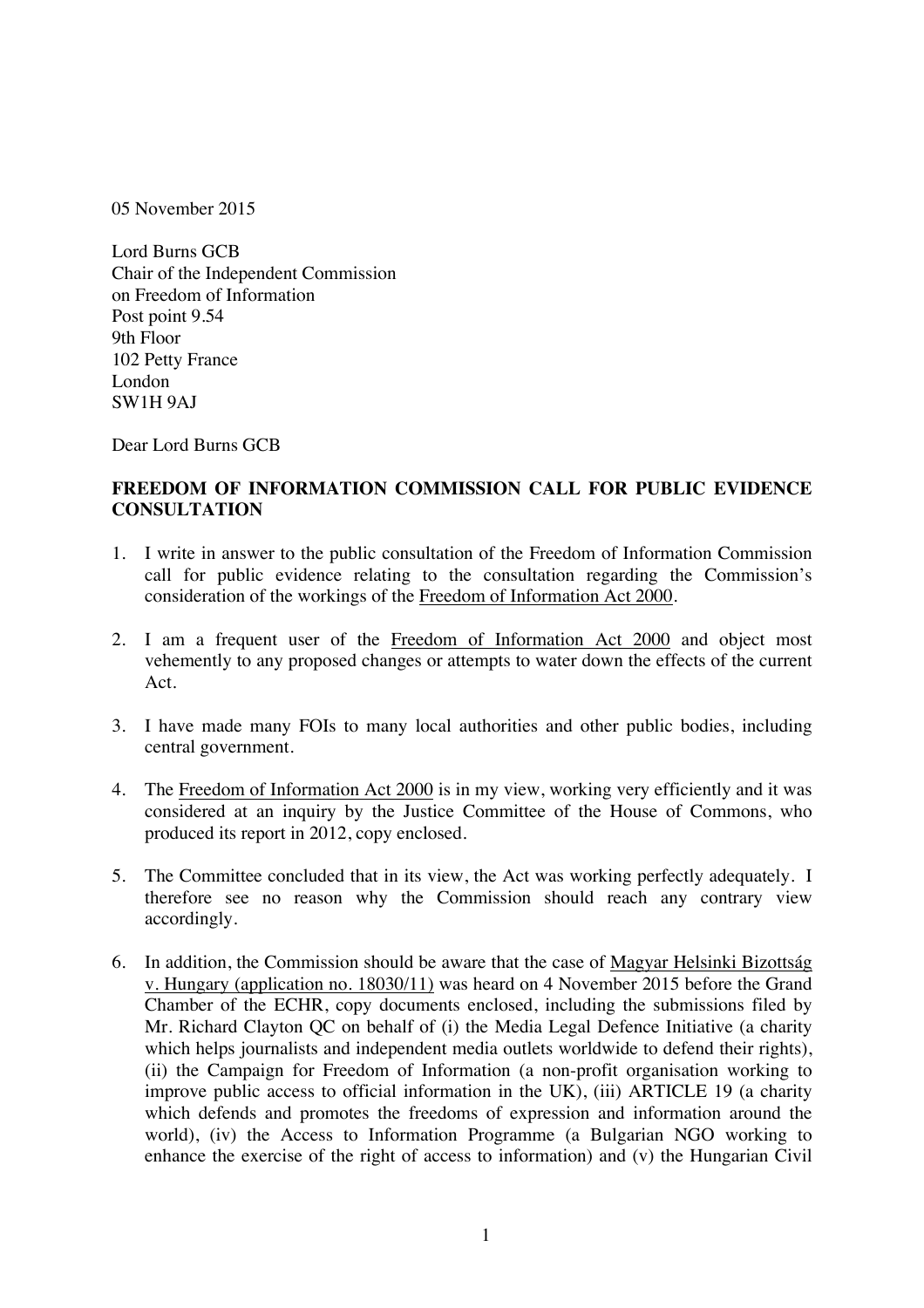Liberties Union (a human rights NGO working to promote human and constitutional rights in Hungary).

- 7. This case is the first time that the Grand Chamber has considered whether article 10 ECHR gives a right to obtain information from public bodies as part of "freedom of expression" and the "right to receive and impart information and ideas".
- 8. The UK was also granted the right to intervene in the case, and judgment has now been reserved.
- 9. Until however the judgment has been delivered by the court, it is impossible to say whether it will find that article 10(1) ECHR does impose a right to obtain information from public authorities or not.
- 10. However, if that does turn out to be the case, any proposals put forward by the Commission and any amending legislation, if any that is brought forward, will have to take account of the effects of the judgment accordingly.
- 11. I therefore make the following points relating to this particular consultation accordingly.

## **PERCEIVED INDEPENDENCE AND/OR IMPARTIALITY OF THE FREEDOM OF INFORMATION COMMISSION**

- 1. I consider that the setting up of this Commission by the Cabinet Office, who have a vested interest in maintaining secrecy and lack of accountability and transparency in Government cannot be seen to be either independent or impartial.
- 2. In addition, the Commission appear to be using offices provided by the Ministry of Justice, who were previously responsible for overseeing the smooth running of the Act, before that was arbitrarily taken over by the Cabinet Office.
- 3. In particular, I have concerns regarding the appointment of the Rt. Hon. Jack Straw and the Rt. Hon. Lord Howard of Lymphe to the Commission.
- 4. Both of them have been former Home Secretaries and the Rt. Hon. Jack Straw is on record as having voiced his opposition to the Freedom of Information Act both when in government and subsequently.
- 5. Indeed, it was widely reported that the Rt. Hon. Jack Straw was opposed to the Freedom of Information Bill during its passage through Parliament, and was responsible for ensuring that a large number of exemptions were included in the Bill in order to give his support.
- 6. The Rt. Hon. Lord Howard of Lymphe has also publicly voiced similar concerns. In addition, Dame Patricia Hodgson has also voiced her opposition to the Act whilst she was chair of Ofcom.
- 7. Accordingly, I object to all three of these persons being part of the Commission and invite them to recuse themselves and resign accordingly.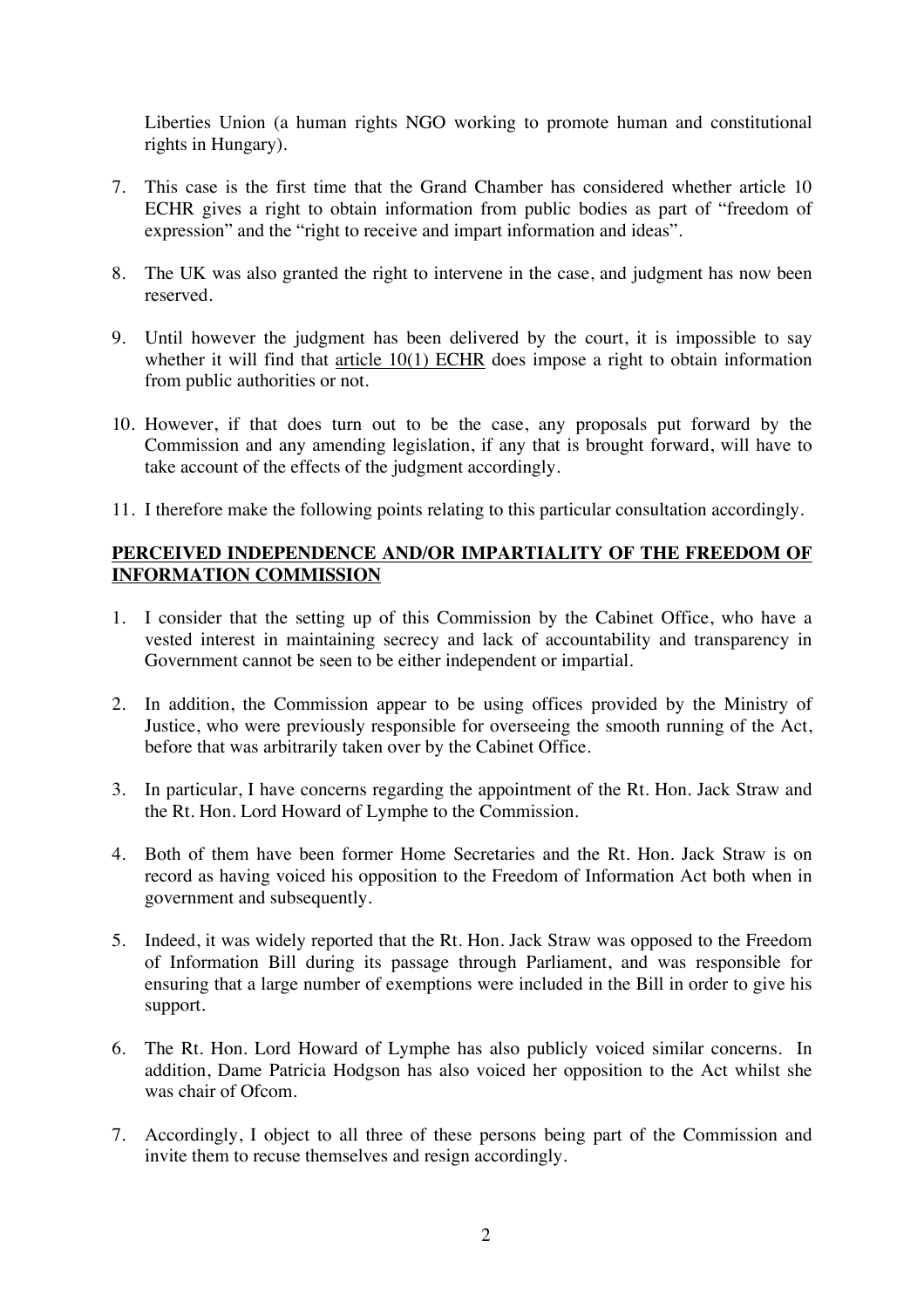- 8. In addition, I consider that the terms of reference have been drawn up on a manner that seems to pre-determine the outcome of the Commission.
- 9. The terms of the questions appear to suggest the answers and are drafted in terms that create the presumption in favour of reform of the Act relating to all of the issues considered.
- 10. I consider that the Commission therefore doesn't have the appearance of independence and impartiality from an objective point of view, and that accordingly any of its findings will be vitiated accordingly.

## **CONSIDERATION OF THE QUESTIONS BEING CONSIDERED BY THE COMMISSION**

**Question 1: What protection should there be for information relating to the internal deliberations of public bodies? For how long after a decision does such information remain sensitive? Should different protections apply to different kinds of information that are currently protected by sections 35 and 36?** 

- 1. There should be no additional protection relating too the process of internal deliberations of public bodies.
- 2. There are already ample exemptions relating to withholding sensitive information and policy making, subject to a "public interest" test in sections 35-36 of the Freedom of Information Act 2000, and it is unnecessary and disproportionate to impose an absolute exemption.
- 3. The imposition of a "public interest" test is clearly an important safety valve and the public body is currently given ample opportunity to make out its case against disclosure under the balancing act that is applicable.
- 4. Furthermore, the availability of the current tiers of appeal procedures ensures that experts both within the Information Commission and sitting on the various appellate tribunals thereafter adequately review any irrational decisions.
- 5. Any imposition on a blanket ban on the right to seek such disclosures would mean that the public would be unable to hold public bodies to account and the workings of public bodies would be shrouded in unaccountability and a complete lack of transparency. This would be a fundamental attack on the democratic system accordingly.
- 6. Finally, if such exemptions were to be available all along the board, this would lead to a two-tier system of freedom of information between environmental information and the right to obtain information generally.
- 7. Currently, the right to obtain environmental information is governed by the Environmental Information Regulations 2004, and no similar Ministerial veto is available, nor can the regulations be amended, being the implementation of a EU Directive.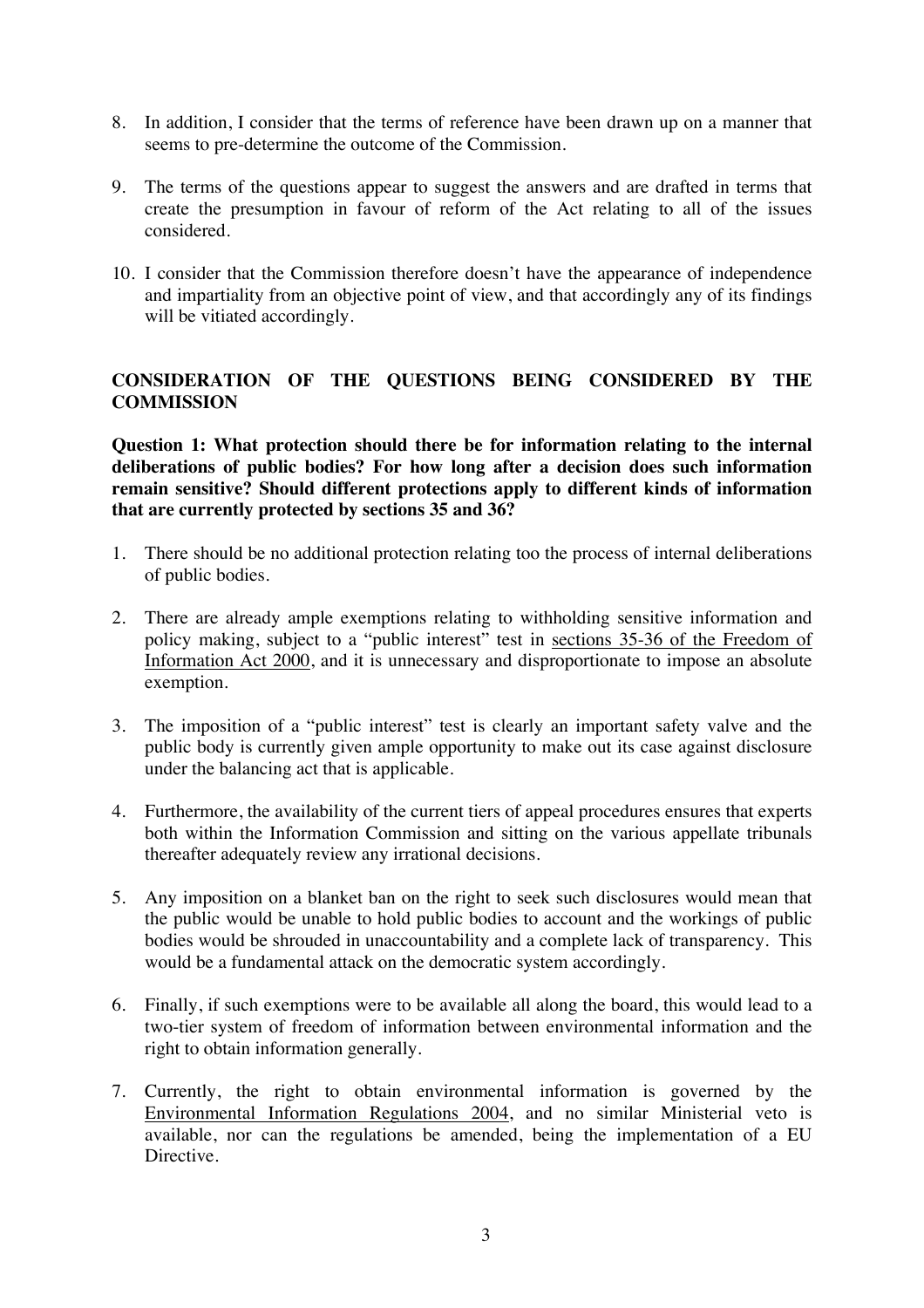- 8. Therefore, it would be totally disproportionate to impose the right to issue a veto in general freedom of information matters when it isn't possible to do so in environmental matters.
- 9. The current proposals are clearly motivated by the fact that facts have come out regarding public bodies and their decisions that have caused embarrassment to the governments of the day.
- 10. In fact much valuable information has emerged regarding the functioning of such public bodies, by which the citizen has been able to hold wrong doing by public bodies to account accordingly.

**Question 2: What protection should there be for information which relates to the process of collective Cabinet discussion and agreement? Is this information entitled to the same or greater protection than that afforded to other internal deliberative information? For how long should such material be protected?** 

- 1. There should be no additional protection relating too the process of collective discussion and agreement.
- 2. There are already exemptions relating to future publications and policy making, subject to a "public interest" test in sections 27-33 of the Freedom of Information Act 2000, and it is unnecessary and disproportionate to impose an absolute exemption.
- 3. The imposition of a "public interest" test is clearly an important safety valve and the public body is currently given ample opportunity to make out its case against disclosure under the balancing act that is applicable.
- 4. Furthermore, the availability of the current tiers of appeal procedures ensures that experts both within the Information Commission and sitting on the various appellate tribunals thereafter adequately review any irrational decisions.
- 5. Any imposition on a blanket ban on the right to seek such disclosures would mean that the public would be unable to hold the executive to account and the workings of government would be shrouded in unaccountability and a complete lack of transparency. This would be a fundamental attack on the democratic system accordingly.
- 6. Finally, if such exemptions were to be available all along the board, this would lead to a two-tier system of freedom of information between environmental information and the right to obtain information generally.
- 7. Currently, the right to obtain environmental information is governed by the Environmental Information Regulations 2004, and no similar Ministerial veto is available, nor can the regulations be amended, being the implementation of a EU Directive.
- 8. Therefore, it would be totally disproportionate to impose the right to issue a veto in general freedom of information matters when it isn't possible to do so in environmental matters.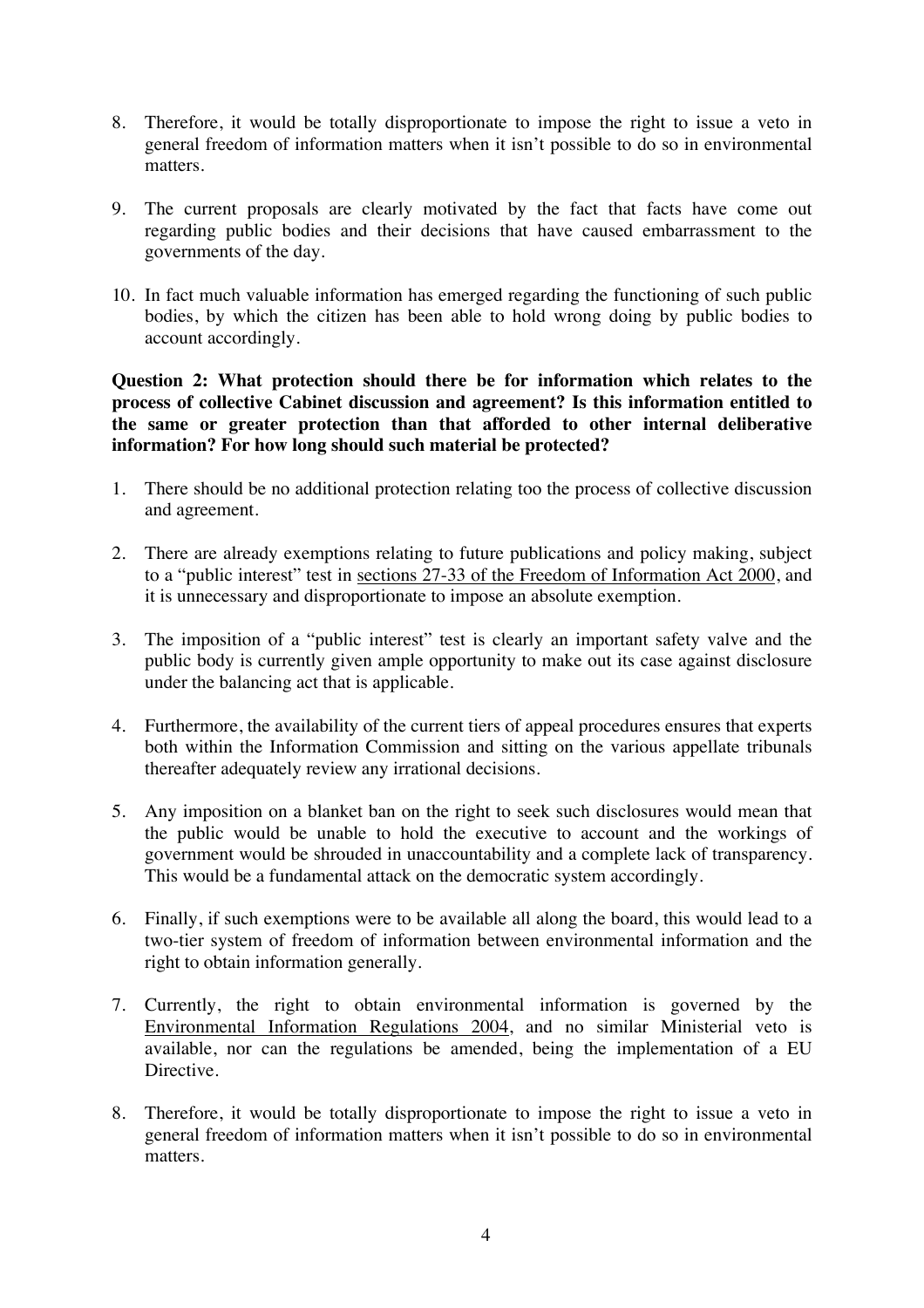9. The current proposals are clearly motivated by the fact that facts have come out regarding government policy making and decisions that have caused embarrassment to the governments of the day.

## **Question 3: What protection should there be for information which involves candid assessment of risks? For how long does such information remain sensitive?**

- 1. The current exemptions both absolute and subject to the "public interest" test currently provide adequate safeguards for all of the reasons previously set out.
- 2. Finally, if such exemptions were to be available all along the board, this would lead to a two-tier system of freedom of information between environmental information and the right to obtain information generally.
- 3. Currently, the right to obtain environmental information is governed by the Environmental Information Regulations 2004, and no similar Ministerial veto is available, nor can the regulations be amended, being the implementation of a EU Directive.
- 4. Therefore, it would be totally disproportionate to impose the right to issue a veto in general freedom of information matters when it isn't possible to do so in environmental matters.
- 5. If however, if such further exemptions were to be imposed, then they should be for a limited time only until the risks had passed regarding disclosure. This shouldn't be too rigid and should be flexible to meet the particular circumstances of each case accordingly.
- 6. It would be disproportionate to impose any further absolute exemptions accordingly.
- 7. Question 4: Should the executive have a veto (subject to judicial review) over the release of information? If so, how should this operate and what safeguards are required? If not, what implications does this have for the rest of the Act, and how could government protect sensitive information from disclosure instead?
- 8. This issue as is well known was fully considered in R. (Evans) v. Attorney General [2015] 2 W.L.R. 813 before the Supreme Court when the issue of the veto overruling a decision of the Information Commissioner or the First Tier Tribunal was fully considered.
- 9. The court held that it was quite wrong for the Attorney General to consider imposing a veto simply because he disagreed with the Information Commissioner's or the Tribunal's decision. There is a perfectly adequate appeal system and that in my view provides all of the safeguards to prevent any irrational decisions being implemented.
- 10. It also seems quite wrong in principle that a Government Minister should have the right of veto over information that he personally considers that the public shouldn't see or know about.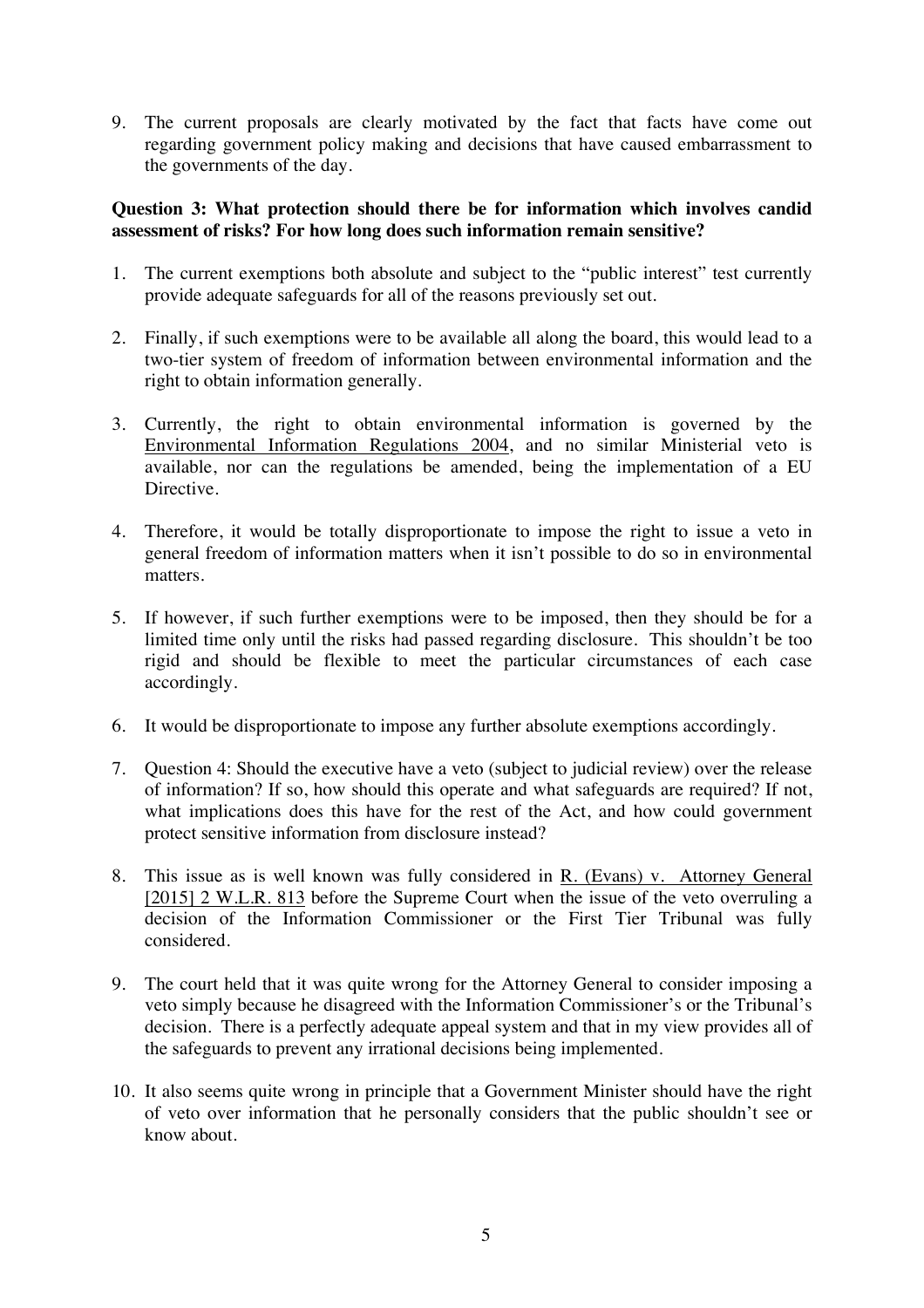- 11. In effect, the Government Minister is acting as Judge and jury in his or her own cause and as such, Government Ministers should have the courage of their convictions to be able to pursue their respective cases before the appropriate tribunals and respect their decisions as a result.
- 12. No one is of course suggesting that a Government Minister shouldn't exercise the right of appeal in an appropriate case, and there should also be a level playing field between the executive and the citizen so far as remedies are concerned.
- 13. Finally, if such vetoes were to be available all along the board, this would lead to a twotier system of freedom of information between environmental information and the right to obtain information generally.
- 14. Currently, the right to obtain environmental information is governed by the Environmental Information Regulations 2004, and no similar Ministerial veto is available, nor can the regulations be amended, being the implementation of a EU Directive.
- 15. Therefore, it would be totally disproportionate to impose the right to issue a veto in general freedom of information matters when it isn't possible to do so in environmental matters.

## **Question 5: What is the appropriate enforcement and appeal system for freedom of information requests?**

- 1. The current review by the Information Commissioner and subsequent right of appeal to the First Tier Tribunal under section 57(1) of the Freedom of Information Act 2000 currently satisfies the procedural guarantees under article 6(1) ECHR as incorporated under schedule 1 of the Human Rights Act 1998, taking the proceedings as a whole.
- 2. It is right that there should be a rehearing on the merits both regarding factual and legal issues before the First Tier Tribunal, to provide for a public hearing and public judgment as required by article 6(1) ECHR.
- 3. Furthermore, the availability of the current tiers of appeal procedures ensures that experts both within the Information Commission and sitting on the various appellate tribunals thereafter adequately review any irrational decisions.
- 4. The further avenue of appeal with permission to the Upper Tribunal on points of law and jurisdiction appear also to be proportionate, as the full hearing on the merits has already taken place.
- 5. There seems no need for any changes, and it would also be quite wrong to seek to impose any fees for appealing to inferior tribunals, which in any event operate a much more informal regime than that currently provided by the court system proper.
- 6. Any imposition of fees would accordingly be a denial of the right of access to justice accordingly.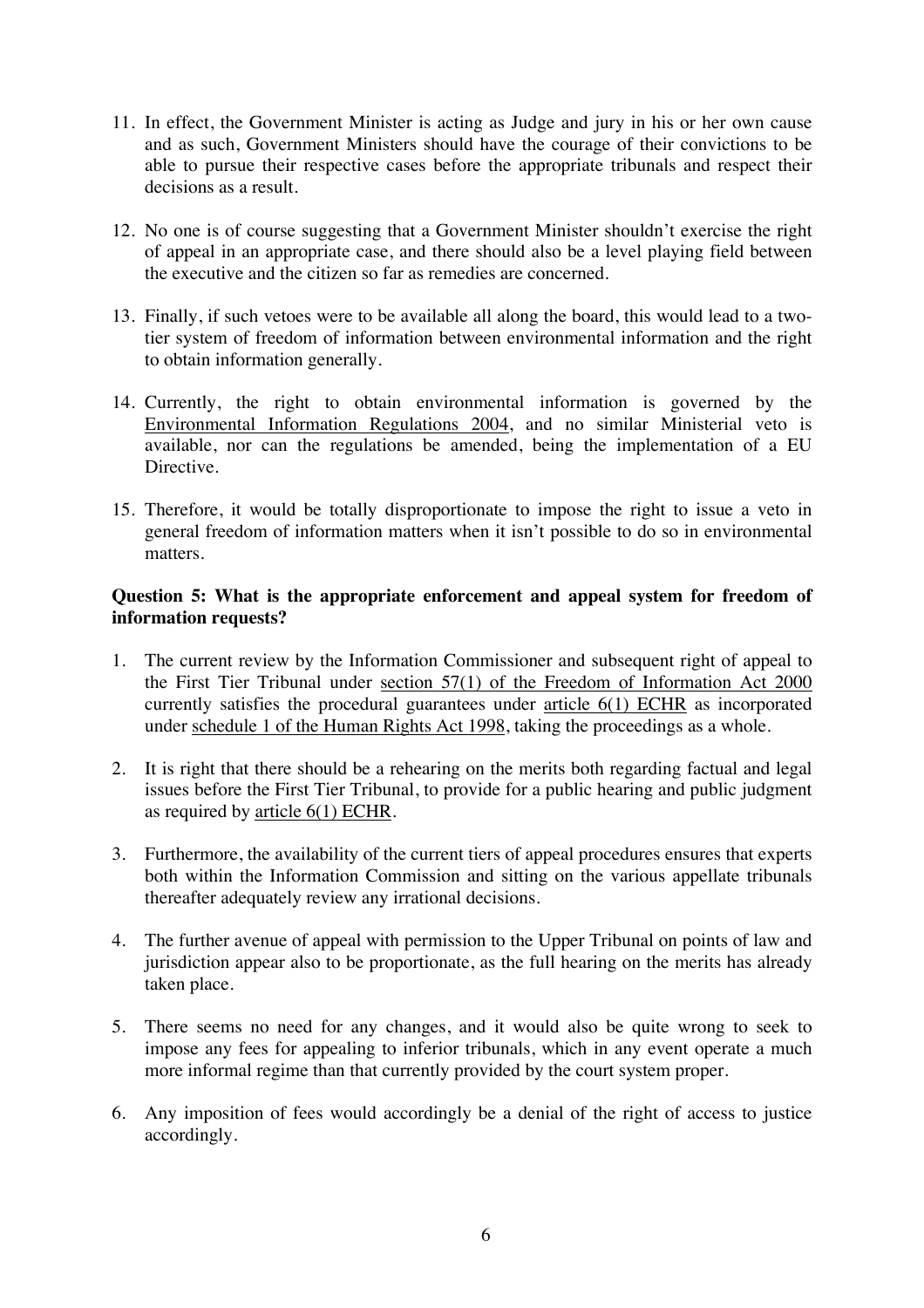**Question 6: Is the burden imposed on public authorities under the Act justified by the**  public interest in the public's right to know? Or are controls needed to reduce the **burden of FoI on public authorities? If controls are justified, should these be targeted at the kinds of requests which impose a disproportionate burden on public authorities? Which kinds of requests do impose a disproportionate burden?** 

This really challenges the very purpose of enacting the Freedom of Information Act in the first place.

Of course it must have been obvious that public bodies would have to deal with FOI requests and there has been imposed financial ceilings on both local and central government regarding the amount of time that may be expended on a particular request.

Under the current Freedom of Information and Data Protection (Appropriate Limit and Fees) Regulations 2004, the current ceiling is £600 for central government and £400 for other public bodies. This seems entirely proportionate and there is no need for any changes accordingly.

This in my view is sufficient, and it is of course subject to challenge via the Information Commissioner and the relevant tribunals.

It would also be totally disproportionate to seek to impose any fees for making FOI requests as this would be discriminatory and would mean that FOI requests would only be available for the rich and powerful and also media organisations.

This may also infringe article 14 ECHR as incorporated under article 6(1) of the Human Rights Act 1998 regarding discrimination against ordinary citizens seeking to hold the executive to account.

It is also extremely difficult to determine which types of requests impose any significant burden on public bodies, as they are not best placed to give a value judgment on the matter.

If a particular FOI request is misconceived or time wasting, there are already provisions to deal with that, but it is strongly contended that the current provisions of section 14(1) of the Freedom of Information Act 2000 are not sufficiently defined to determine on what grounds a particular FOI request is deemed to be "vexatious" in spite of the recent ruling in Dransfield v. Information Commissioner [2015] EWCA Civ 454.

Unfortunately in Dransfield, the Court of Appeal in effect simply whitewashed the Upper Tribunal decision and missed the opportunity of adequately considering and defining the criteria that should be applicable to identify misconceived and time wasting FOI requests.

Such a requirement that the law must be sufficiently precise and foreseeable to satisfy the "prescribed by law" requirements of article 10(1) ECHR as incorporated under schedule 1 of the Human Rights Act 1998.

It is contended that at present, section 14(1) of the Freedom of Information Act 2000 fails this important ECHR test accordingly.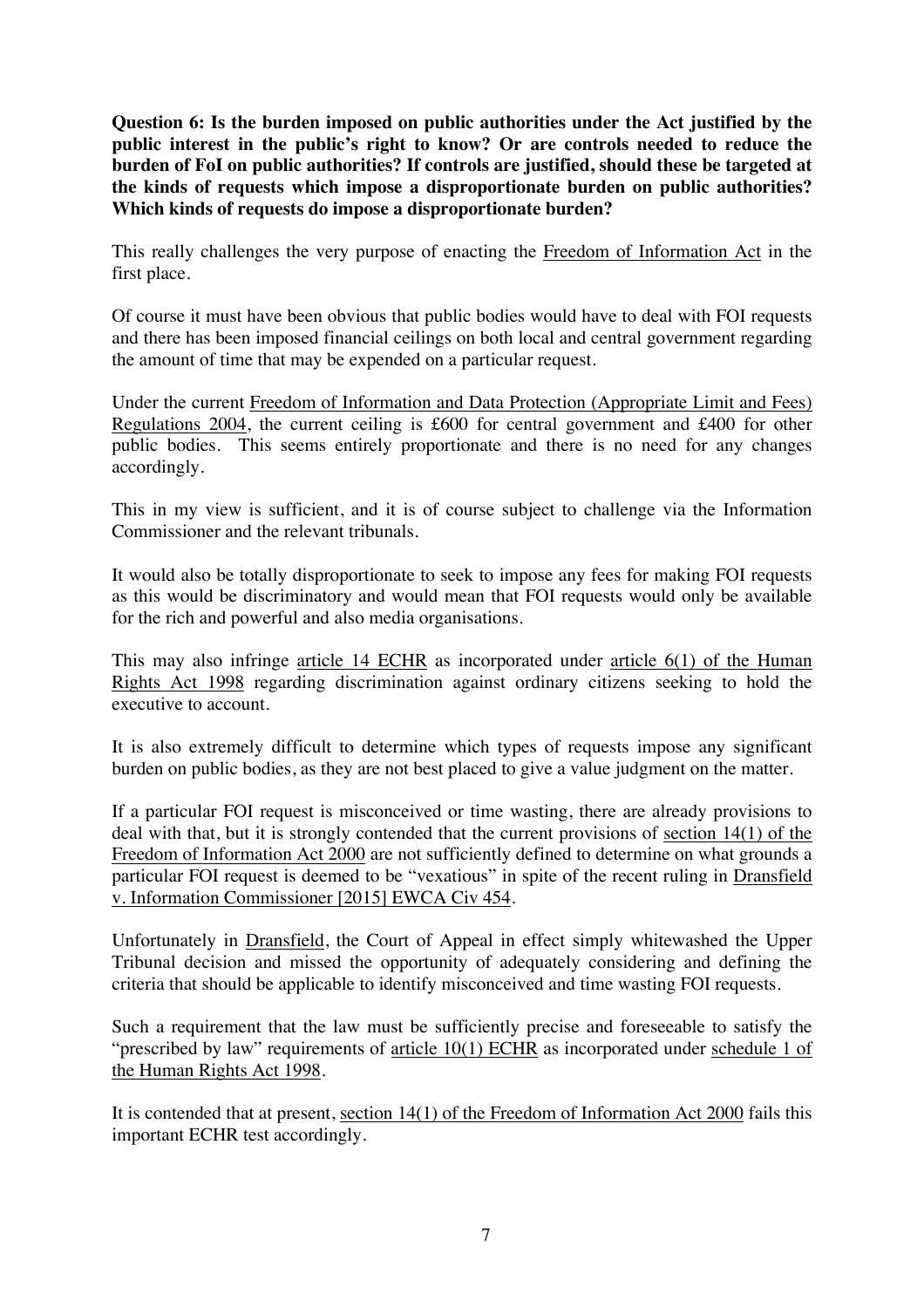Yours sincerely

# **Terence Ewing**

Encs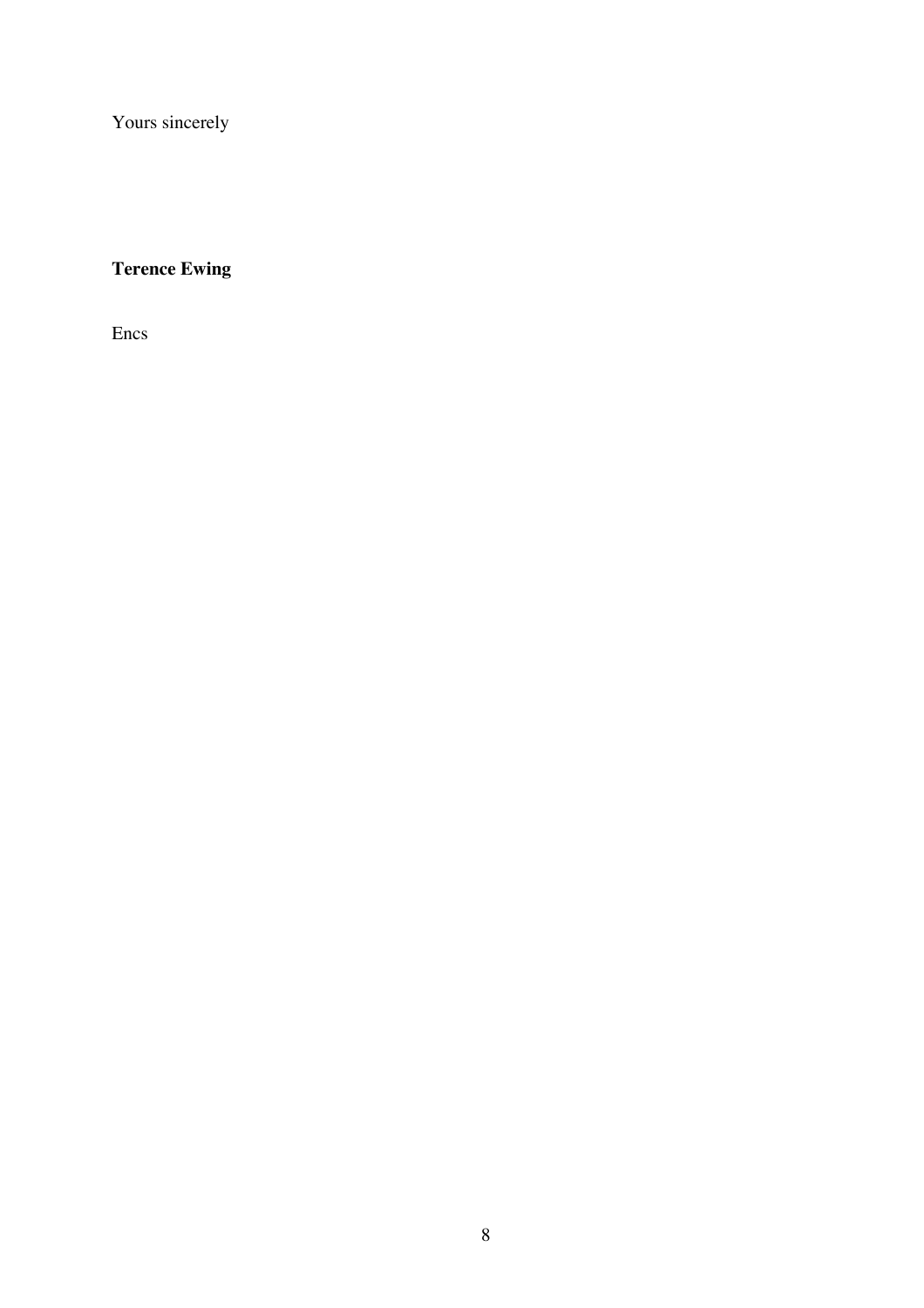## Grand Chamber hearing concerning non-governmental organisation's complaint of being refused access to information

The European Court of Human Rights is holding a **Grand Chamber<sup>1</sup>** hearing today **Wednesday 4 November 2015 at 9.15 a.m.** in the case of **Magyar Helsinki Bizottság v. Hungary** (application no. 18030/11)

The case concerns the authorities' refusal to provide an NGO with information related to the work of court-appointed defenders.

*The hearing will be broadcast from 2.30 p.m. on the Court's Internet site (www.echr.coe.int). After* the hearing the Court will begin its deliberations, which will be held in private. Its ruling in the case *will, however, be made at a later stage.*

The applicant, Magyar Helsinki Bizottság (Hungarian Helsinki Committee), is a non-governmental organisation (NGO) based in Budapest. It is active in the field of monitoring the implementation of international human rights instruments in Hungary and in related advocacy. In pursuit of a survey on the quality of defence provided by public defenders, the organisation requested from a number of police departments the names of the public defenders selected by them in 2008 and the number of appointments per lawyer involved. The organisation referred to the 1992 Data Act, arguing that the data requested constituted public information.

In 2009 the organisation brought court proceedings against two police departments which had rejected the request for information. After a first-instance judgment in favour of the organisation the claim was rejected by the appeal court, holding that public defenders did not carry out a task of public interest and that therefore the release of information concerning those defenders could not be successfully demanded under the 1992 Data Act. That decision was upheld by the Supreme Court in 2010, which found that while the implementation, by defence counsels, of the constitutional right of defence was a task of the State, the public defenders' subsequent activity was a private one and therefore their names did not constitute public information.

The applicant NGO relies on Article 10 of the European Convention on Human Rights, complaining that the Hungarian courts' refusal to order the surrender of the information in question amounted to a breach of its right to access to information.

## Procedure

The application was lodged with the European Court of Human Rights on 14 March 2011. On 26 May 2015 the Chamber to which the case had been allocated relinquished jurisdiction in favour of the Grand Chamber. The Government of the United Kingdom was granted leave to intervene as a thirdparty in the hearing.

1 Under Article 30 of the European Convention on Human Rights, "Where a case pending before a Chamber raises a serious question affecting the interpretation of the Convention or the Protocols thereto, or where the resolution of a question before the Chamber might have a result inconsistent with a judgment previously delivered by the Court, the Chamber may, at any time before it has rendered its judgment, relinquish jurisdiction in favour of the Grand Chamber, unless one of the parties to the case objects. "

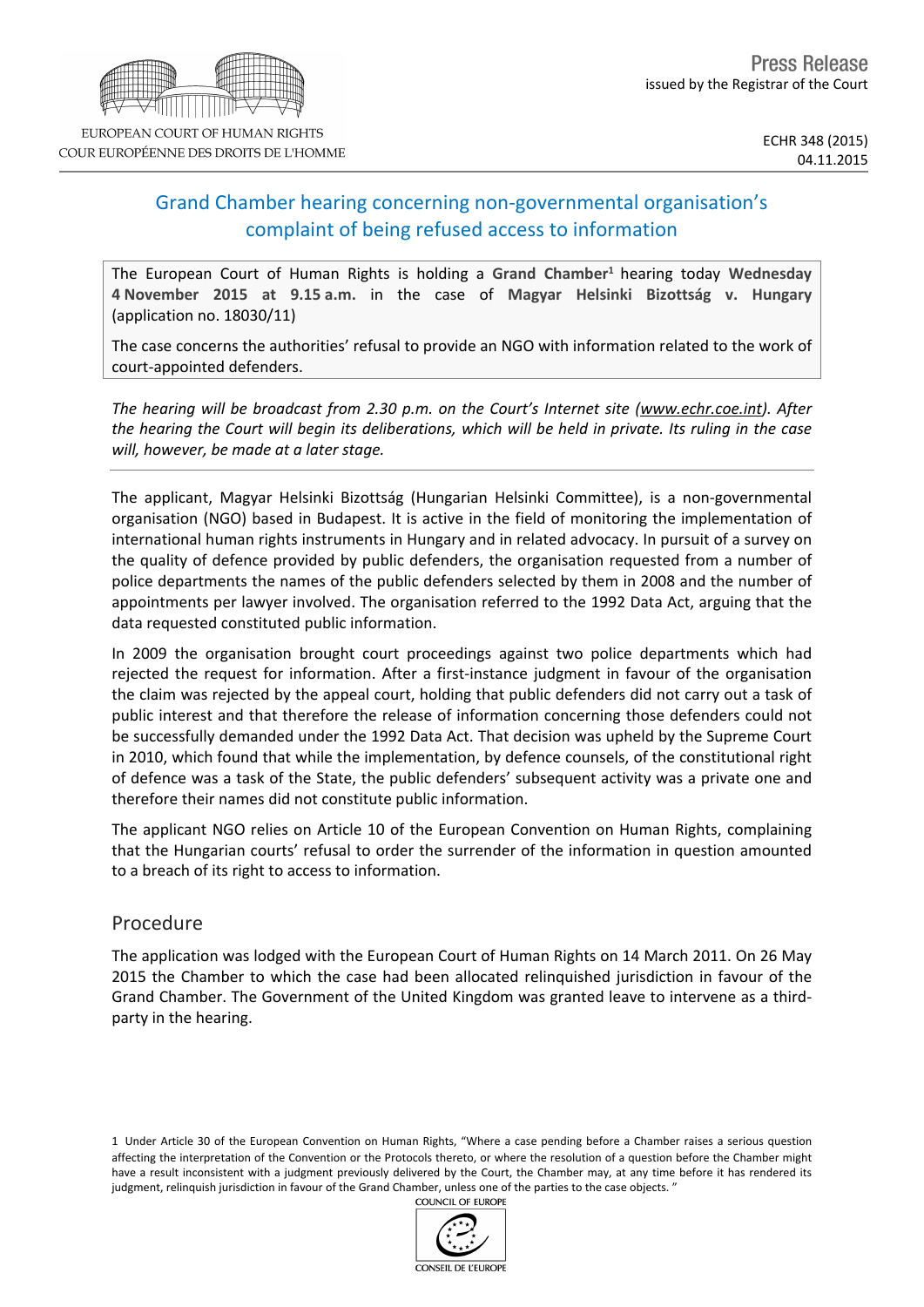## Composition of the Court

The case will be heard by a Grand Chamber, composed as follows:

Guido **Raimondi** (Italy), *President*, András **Sajó** (Hungary), Işıl **Karakaş** (Turkey), Luis **López Guerra** (Spain), Mirjana **Lazarova Trajkovska** ("The former Yugoslav Republic of Macedonia"), Angelika **Nußberger** (Germany), Nebojša **Vučinić** (Montenegro) Kristina **Pardalos** (San Marino), Ganna **Yudkivska** (Ukraine), Linos-Alexandre **Sicilianos** (Greece), Helen **Keller** (Switzerland), André **Potocki** (France), Aleš **Pejchal** (the Czech Republic), Egidijus **Kūris** (Lithuania), Robert **Spano** (Iceland), Iulia Antoanella **Motoc** (Romania), Jon Fridrik **Kjølbro** (Denmark)*, judges*, Ksenija **Turković** (Croatia), Boštjan M. **Zupančič** (Slovenia), Mārtiņš **Mits** (Latvia) Síofra **O'Leary** (Ireland), *substitute judges*,

and also Lawrence **Early**, *Jurisconsult.*

Representatives of the parties

Government of Hungary

Zoltán **Tallódi**, *Agent*, Mónika **Weller**, *Co-Agent*,

### Applicant

Tamas **Fazekas**, *Counsel*, Tibor Lajos **Sepsi**, *Counsel,* Csaba **Tordai** and Nóra **Novoszádek**, *Advisers*

## Third party

### Government of the United Kingdom

Jason **Coppel QC,** *Counsel,* Anna **McLeod**, *Agent,* Asma **Mahmood**, *Adviser.*

This press release is a document produced by the Registry. It does not bind the Court. Decisions, judgments and further information about the Court can be found on [www.echr.coe.int](http://www.echr.coe.int/). To receive the Court's press releases, please subscribe here: [www.echr.coe.int/RSS/en](http://www.echr.coe.int/RSS/en) or follow us on Twitter [@ECHRpress.](https://twitter.com/ECHR_Press)

**Press contacts** [echrpress@echr.coe.int](mailto:Echrpress@echr.coe.int) | tel: +33 3 90 21 42 08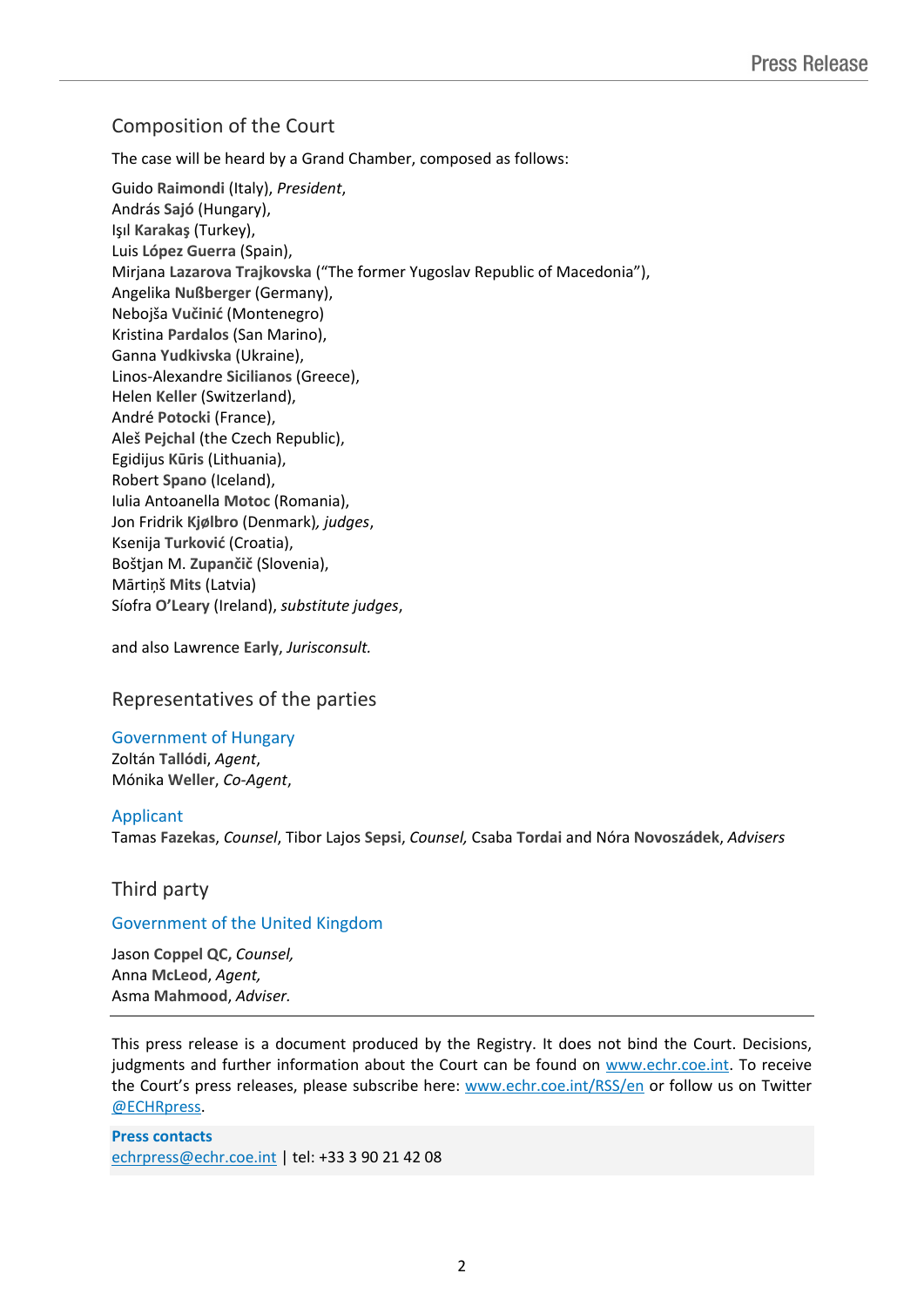Tracey Turner-Tretz (tel: + 33 3 88 41 35 30) Nina Salomon (tel: + 33 3 90 21 49 79) Denis Lambert (tel: + 33 3 90 21 41 09) Inci Ertekin (tel: + 33 3 90 21 55 30)

**The European Court of Human Rights** was set up in Strasbourg by the Council of Europe Member States in 1959 to deal with alleged violations of the 1950 European Convention on Human Rights.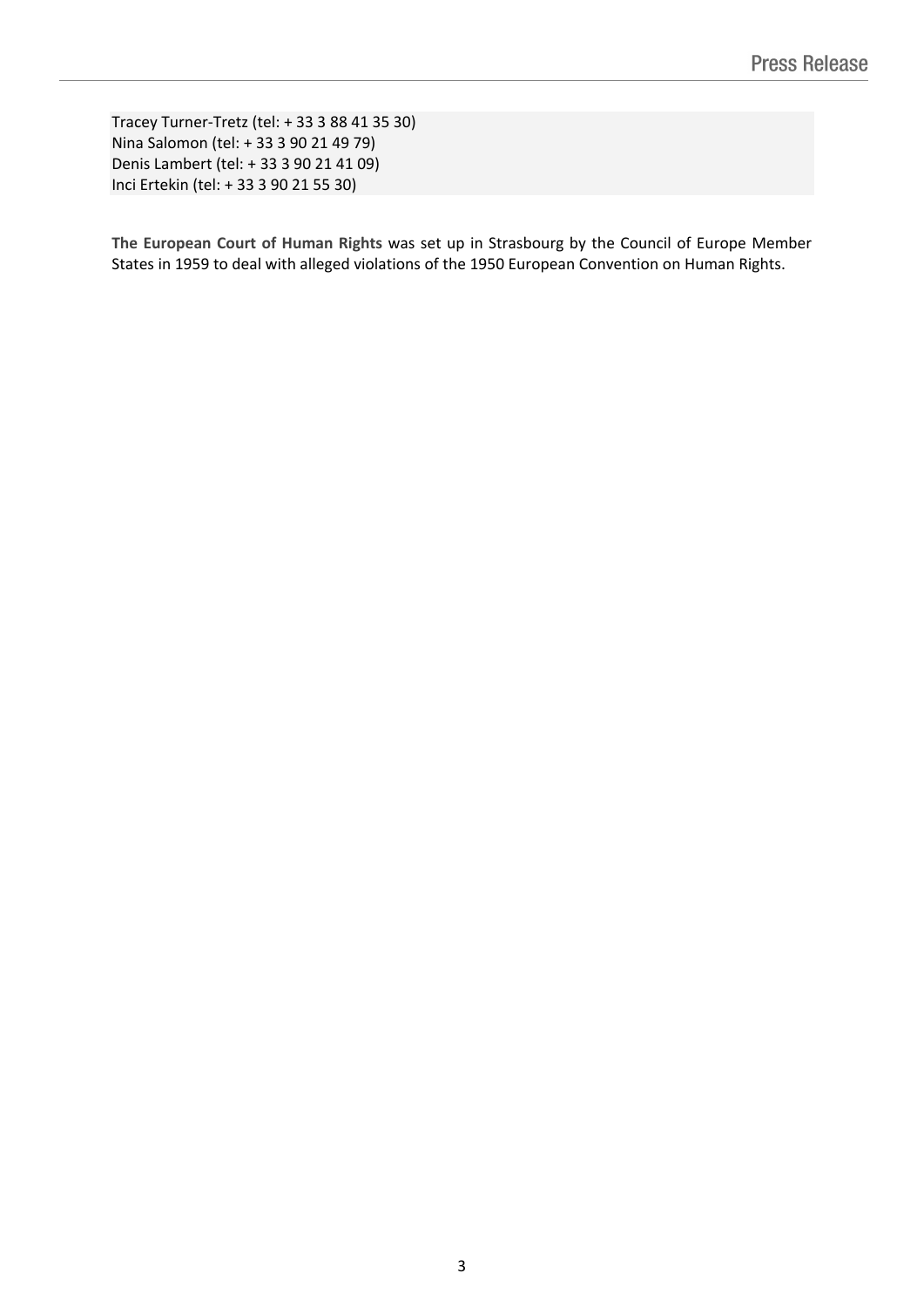### **BACKGROUND**

- 1. These written comments are submitted by Fair Trials, in accordance with the permission to intervene granted by the Deputy Section Registrar of the Second Section by letter of 1 June 2015 in accordance with Article 36(2) of the European Convention for the Protection of Human Rights and Fundamental Freedoms (the 'Convention') and Rule 44(2) of the Rules of the Court.
- 2. Fair Trials focuses on the right to a fair trial protected by Article 6 of the Convention. We intervene in this case because it demonstrates how respect for other rights helps protect the right to a fair trial. Specifically, access to information, as protected by Article 10 of the Convention, may help to drive good practice by criminal justice institutions (and the refusal of such access leave bad practice undetected, at the expense of many unheard individual holders of Article 6 rights).

#### **INTRODUCTION**

- 3. The question addressed to the parties asks whether there has been an interference with the applicant's right to receive information within the meaning of Article 10(1) of the Convention, and if so whether that interference was necessary in terms of Article 10(2) of the Convention, by reference to the case-law cited in *Társaság a Szabadságjogokért v. Hungary*. 1
- 4. We understand that the existence of an interference is not disputed before the Court. Rather, the issue is whether a restriction on access, by an NGO, to information relating to appointments of ex officio lawyers under a legal aid system, where this restriction is founded on the privacy of legal services provided by a lawyer, is compatible with Article 10(2) of the Convention. As set out in *Társaság*, the permissibility of an interference under Article 10(2) is assessed by reference to three elements: 'whether it was 'prescribed by law', whether it pursued a 'legitimate aim' and whether it was 'necessary in a democratic society'.<sup>2</sup> (paragraphs 30-39). Fair Trials will focus solely on the final element of this test. We note that, in relation to the 'necessity in a democratic society' element, the Court has developed general principles, with certain more specific lines of case-law relating to different kinds of restrictions and issues.
- 5. The general principles were recently restated in *Animal Defenders International v. United Kingdom*<sup>3</sup> as follows (we paraphrase): **(i)** freedom of expression constitutes one of the essential foundations of a democratic society; exceptions are to be construed strictly and the necessity of interferences convincingly established; **(ii)** the restriction must be justified by a 'pressing social need'; states enjoy a margin of appreciation but the Court has a supervisory jurisdiction embracing both the legislation and the decisions applying it; and **(iii)** the Court looks at the interference complained of to determine whether it was 'proportionate to the legitimate aim pursued' and whether the reasons adduced by the national authorities to justify it are 'relevant and sufficient'.<sup>4</sup>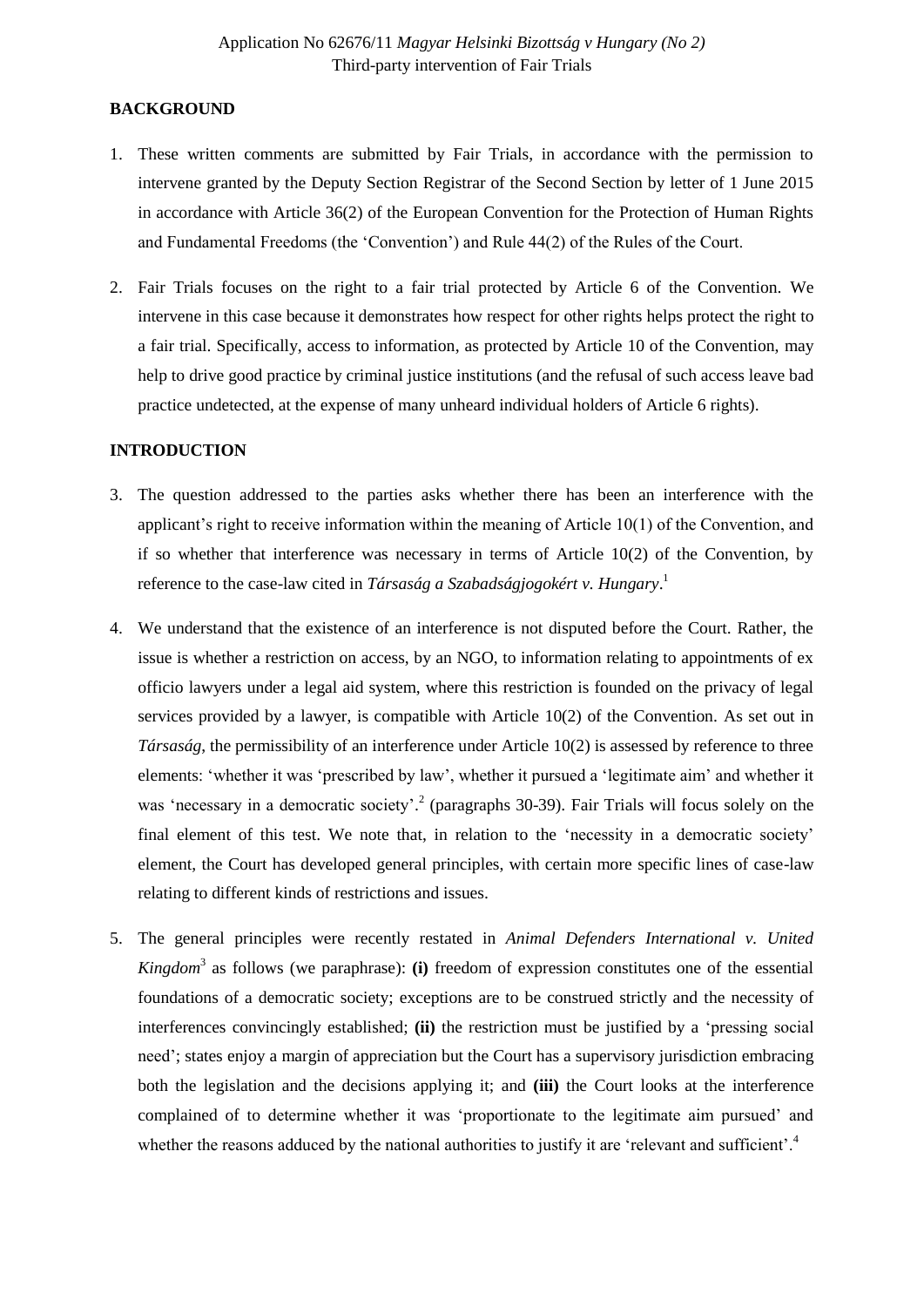- 6. In applying these general principles, the Court has then developed further lines of authority, including in relation to interferences pursing the aim of the 'protection of the reputation or rights of others'. In that context, the Court 'may be required to verify whether the domestic authorities struck a fair balance when protecting two values guaranteed by the Convention', i.e. Article 10 and Article  $8<sup>5</sup>$ ). The Court has, so far, dealt with this balancing exercise in the context of publications with adverse consequences on individual reputations. This case raises the question of the balancing of these rights in relation to the access to information held by public authorities which may pertain to individual identities.
- 7. This intervention seeks to assist the Court in finding the right approach to this case, making the following observations: (A) 'watchdog' scrutiny of police appointments of legal aid lawyers is an essential indirect guarantor of respect for fair trial rights, so information as to such appointments is important public interest information calling for utmost protection under Article 10; (B) the countervailing interest relating to the privacy of lawyers' identities is limited, due to their voluntary involvement, in their capacity as members of a profession, in a process involving public scrutiny; and (C) to the extent that any truly private information is involved, national authorities are required to conduct a balancing exercise, which requires adequate reasons for any limitation of the activities of watchdogs seeking to scrutinise the justice system.

#### **(A) THE ARTICLE 10 RIGHT**

8. The Court considers states' margin of appreciation to interfere with Article 10 rights particularly narrow where an issue of 'general interest' is at stake, including the functioning of justice.<sup>6</sup> In the same way, access to public information regarding legal aid appointments by police should, without question, merit utmost protection under Article 10. As explained below, (1) legal aid is a fundamental component of fair justice, as recognised in international instruments, and concerns as to police appointments are a matter of general concern. Further, (2) due to the vacuum of direct control over legal services quality arising from the confidentiality of lawyer-client relations and the limited scope for effective use of complaints mechanisms, external scrutiny of a system by NGOs represents an important guarantee of respect for Article 6 at large.

#### **(1) Legal aid and concerns about police appointments**

#### **Legal aid: a condition** *sine qua non* **to a fair trial**

9. If legal defence were represented as Maslow's pyramid of human needs, funding for assistance by a lawyer would be the bottom layer: the precondition without which further considerations are essentially theoretical. Funding enables the exercise of the right of access to a lawyer, which, as the Court noted in *A.T. v Luxembourg*<sup>7</sup>, we regard as the 'gateway' to the enjoyment of other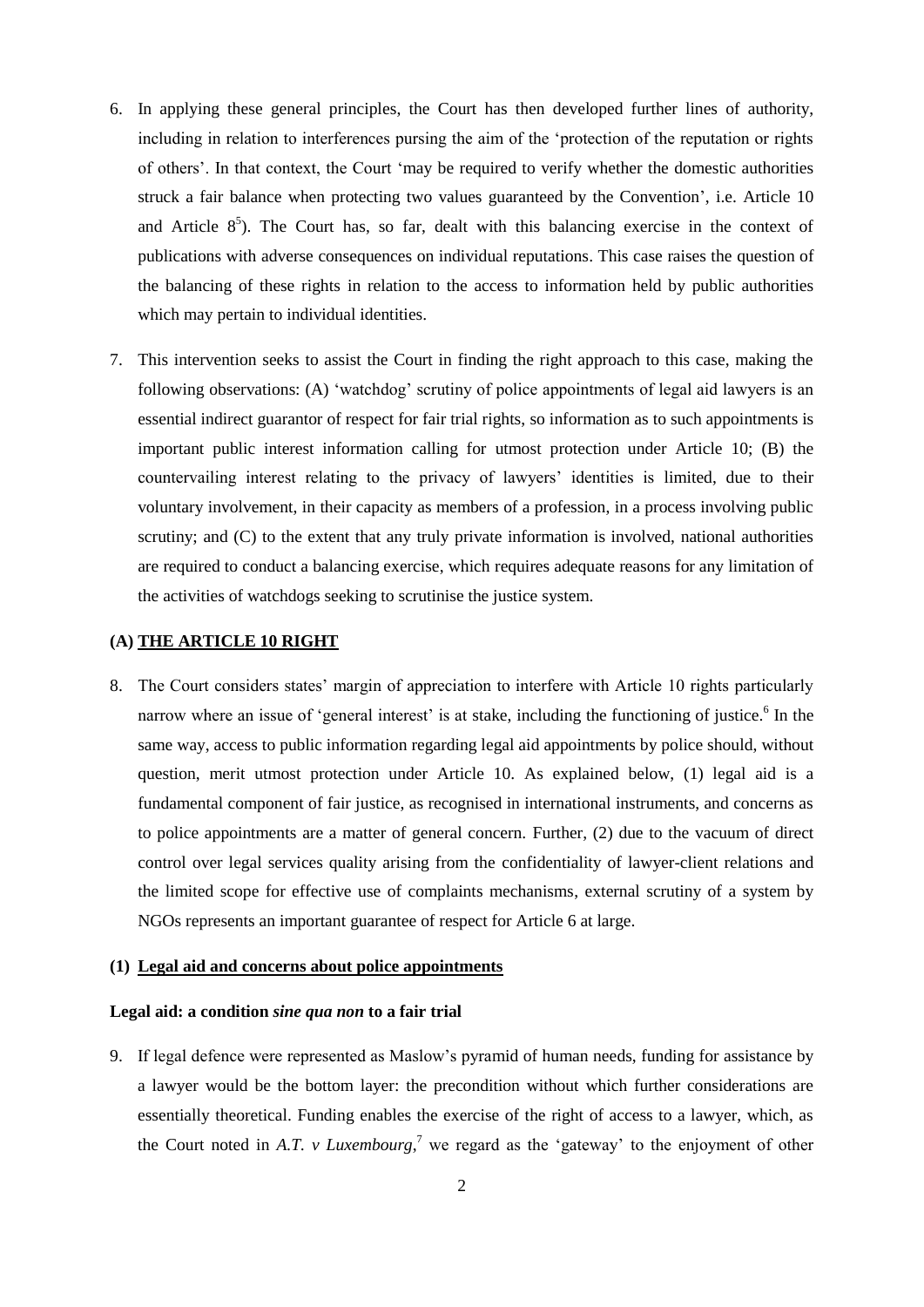rights, such as interpretation and translation, access to the case file, seeking alternative investigative steps etc. – i.e. the 'whole range of services specifically associated with legal assistance' in the Court's words.<sup>8</sup> In the case of a person who cannot afford a lawyer, accessing this service depends upon legal aid. As explained below, the right to legal aid is recognised by authoritative instruments as a cornerstone of justice.

- 10. The General Assembly of the United Nations, at its plenary session of 20 December 2012, unanimously adopted the United Nations Principles and Guidelines on Access to Legal Aid in Criminal Justice Systems<sup>9</sup> (UNPGs). The UNPGs are premised on the basis that 'legal aid is an essential element of a fair, humane and efficient criminal justice system that is based on the rule of law and that it is a foundation for the enjoyment of other rights, including the right to a fair trial, as a precondition to exercising such rights and an important safeguard that ensures fundamental fairness and public trust in the criminal justice process'.<sup>10</sup>
- 11. In 2009, the European Union adopted a Resolution on a roadmap for strengthening procedural rights of suspects and accused persons in criminal proceedings (the 'Roadmap'). Pursuant to that plan, three Directives have been adopted to date further to the Roadmap: Directive 2010/64/EU on the right to interpretation and translation in criminal proceedings;<sup>11</sup> Directive 2012/12/13 on the right to information in criminal proceedings;<sup>12</sup> and Directive 2013/48/EU on the right of access to a lawyer in criminal proceedings<sup>13</sup> (the 'Access to a Lawyer Directive').
- 12. The Roadmap originally envisaged a measure combining the right of access to a lawyer and the right to legal aid (the so-called 'Measure C'), reflecting the interconnection of the two. In order to make progress, however, Measure C was 'de-coupled' and the Access to a Lawyer Directive adopted first in October 2013. The following month, the European Commission (the 'Commission') brought forward a further proposal for a directive on 'provisional legal aid'<sup>14</sup> (the 'Proposed Directive'), combined with a Commission Recommendation<sup>15</sup> relating to legal aid more generally (the 'Recommendation').
- 13. The Proposed Directive, in the form put forward by the European Commission, was limited in scope, applicable only to persons deprived of liberty and directed at so-called 'provisional legal aid', essentially the mechanism for ensuring access to a legal advice at the early stages following arrest. Though Fair Trials considered this approach unduly narrow, it does of course correspond to the emphasis on early assistance by a lawyer in *Salduz v. Turkey<sup>16</sup>* which underlined the particular vulnerability of the suspect at the early stages of proceedings – usually at a police station following arrest – which can only be compensated by the presence of a lawyer to protect them against self-incrimination and irreversible prejudice to their rights of defence.<sup>17</sup> The European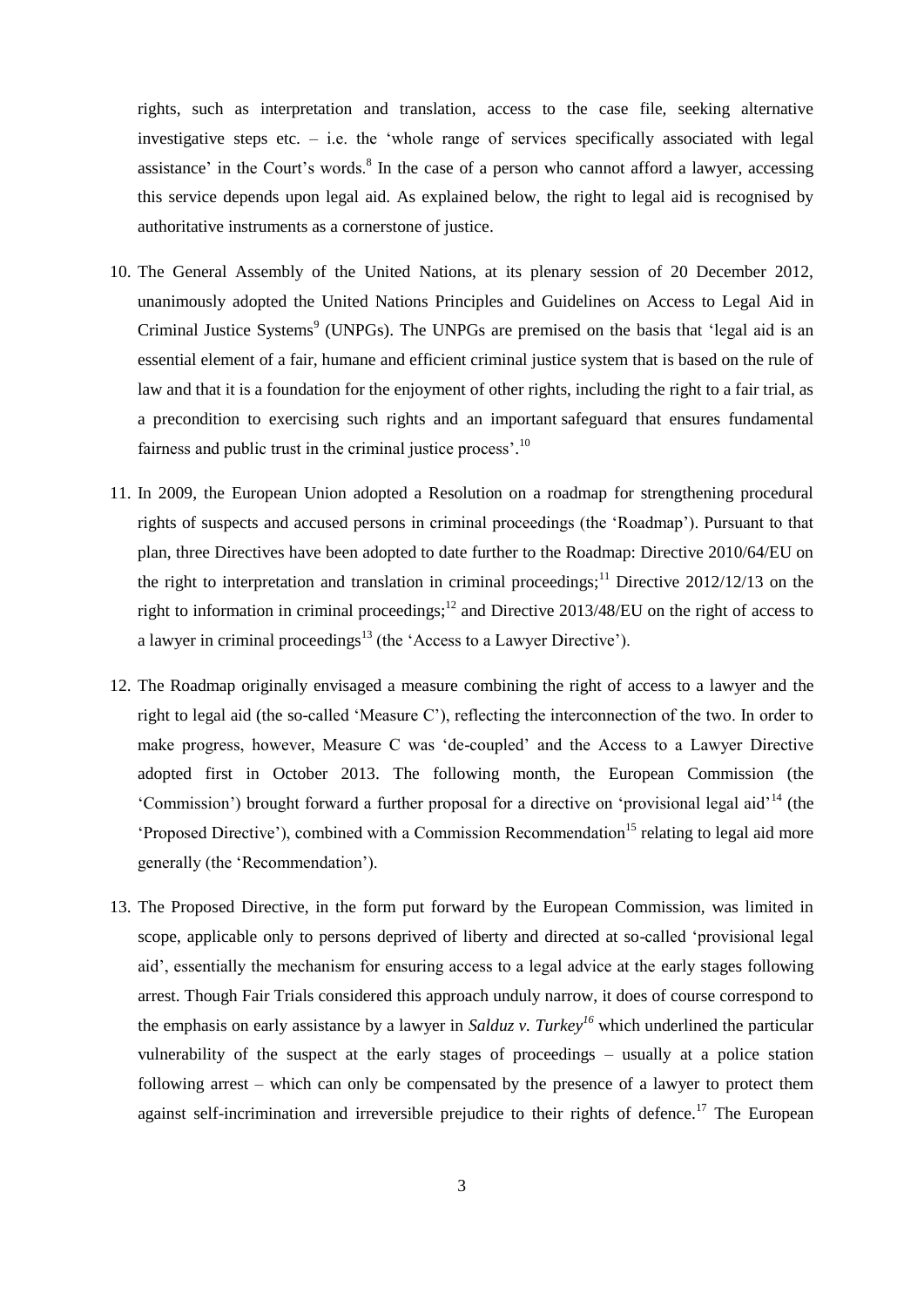Parliament has since proposed expanding the scope of the Directive to cover all cases (not just those deprived of liberty) and to cover the entire criminal proceedings.

14. As explained further below, these instruments emphasise the role of quality control systems to ensure that legal aid services perform their function effectively. First, however, we set out the major concerns about quality and effectiveness in legal aid systems, as revealed by members of the Legal Experts Advisory Panel (an EU-wide network of over 140 criminal justice experts representing all 28 EU Member States and coordinated by Fair Trials) and other materials.

#### **Concerns regarding police appointments of legal aid lawyers**

- 15. Fair Trials' 2012 report, 'The Practical Operation of Legal Aid in the EU'<sup>18</sup> (the '2012 Report'), based on consultations with the Legal Experts Advisory Panel, points out that, where legal aid lawyers were appointed by police, there were concerns that their advice might be prejudiced as they are unlikely to be instructed in the future if they challenge the investigation. This is a similar phenomenon to that described by defence lawyers in relation to police station interpreters, whose independence is questioned due to the existence of commercial relationships arising from their working regularly with the relevant police force.<sup>19</sup>
- 16. This is not an abstract, theoretical issue. The judgments of the Court themselves associate police appointments of lawyers with defence rights violations. For instance, in *Martin v. Estonia*, <sup>20</sup> a 19 year-old suspect 'waived' his right to be assisted by the family-appointed lawyer, mandated instead a publicly funded lawyer he maintained he had been pressured to mandate by the police, and while represented by the latter made admissions resulting in his conviction and imprisonment, resulting in a breach of Article  $6(3)(c)$  of the Convention. In *Dvorski v. Croatia*,<sup>21</sup> a 21 year-old suspect appointed a lawyer (a former police officer) suggested by police after the family-appointed lawyer was denied access to him and made confessions which contributed to his conviction and imprisonment; this raised 'serious concerns' as to respect for Article  $6(3)(c)$ <sup>22</sup>
- 17. The United Nations document 'Early access to legal aid in criminal justice processes: a handbook for policy-makers and practitioners<sup>23</sup> (the 'UNPGs Handbook'), designed for the implementation of the UNPGs, recognises the risk to independence linked to police appointments, noting that '[e]xperience in a number of countries where criminal legal aid is provided by lawyers in private practice shows that independence may be compromised by the way in which lawyers are assigned to cases, as well as by the methods of remuneration' and discusses whether lawyers are able to 'resist improper influences' where they are 'dependent for their livelihood on the police or judiciary'.<sup>24</sup> It continues, in relation to systems where police are responsible for appointments, that 'a police officer or prosecutor will have a direct interest in the appointment of a lawyer to advise and assist a suspect or accused person, and it is difficult to ensure that appointment decisions are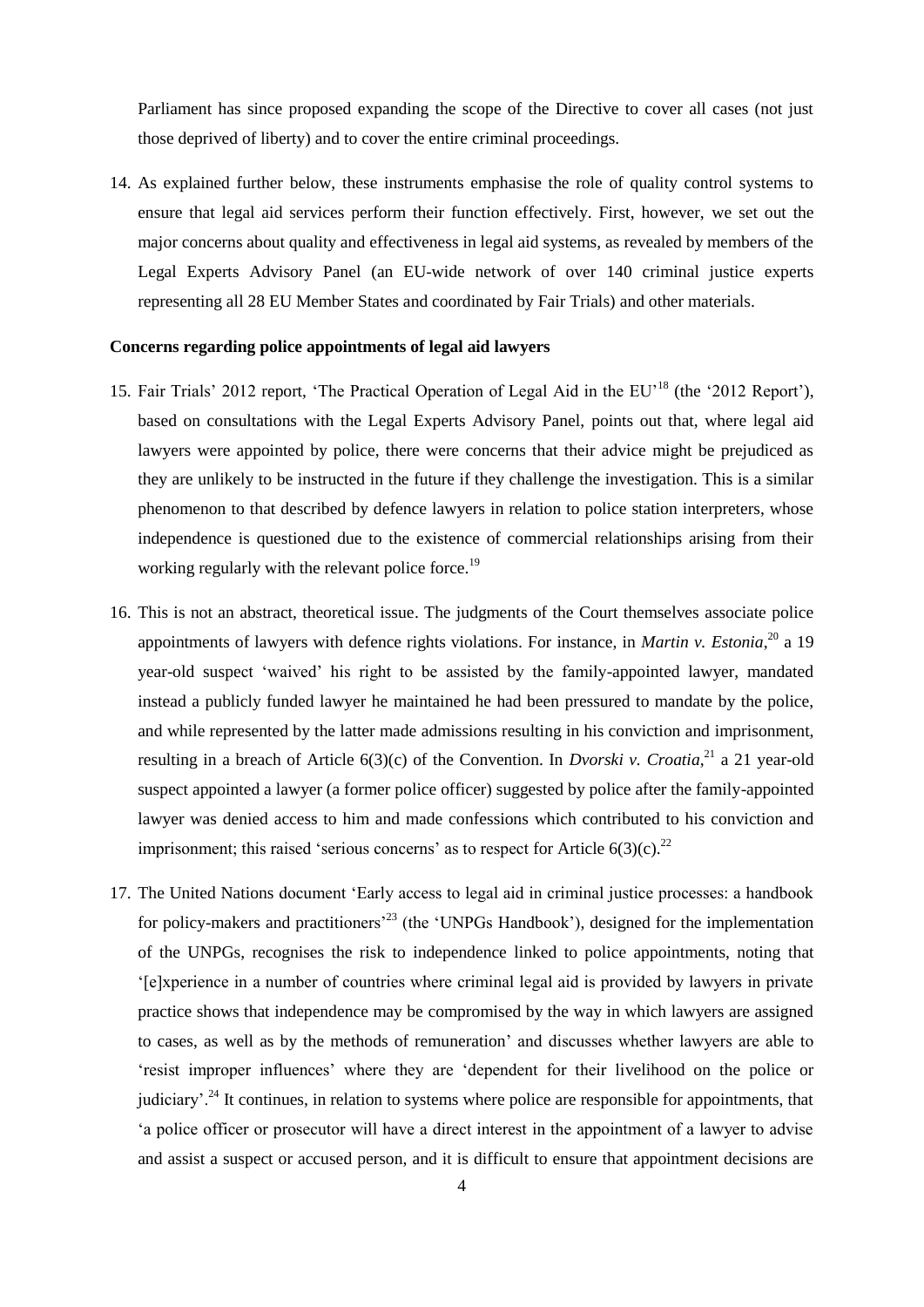made according to proper and appropriate criteria'.<sup>25</sup> Citing a report from Hungary, it points out that 'there is evidence from a number of countries that such schemes facilitate or encourage improper relationships between lawyers and those appointing them, resulting in corruption or poor quality of legal aid provision'.<sup>26</sup>

- 18. Another concern is the quality of legal aid service provision. The 2012 document and Fair Trials' position paper<sup>27</sup> on the Proposed Directive highlighted that, since the remuneration of legal aid services is often very low, services of this nature are often not of sufficient quality. Practitioners note that such lawyers may be young and inexperienced, and less able to assert themselves against police (particularly given that, as reported in other Fair Trials documents,<sup>28</sup> lawyers' ability to participate in questioning is currently not always clearly regulated and may depend upon the skills, confidence and experience of the individual lawyer). Thus, lawyers acting in this context may be less able or willing to protect their clients against infringements of their rights, and it cannot, of course, be excluded that police will take account of the competences of a given lawyer when making a selection under the national system. So even in the absence of a real 'commercial' independence issue, police appointments of lawyers may oppose fair trial interests.
- 19. There is no uniform practice as to the organisation of appointments under legal aid schemes. For the purposes of this intervention, we sought information from members of the Legal Experts Advisory Panel as to how legal aid systems operated in their countries. We were told as follows:
	- a. In Luxembourg, a pool of lawyers are available on standby under a *permanence* (duty lawyer system) operated by the bar association, one of two (one for police, one for hearings before the investigating judge. While police are responsible for selecting a lawyer from the list and making contact with them, lawyers are assigned to the permanence on a rotating basis, half a dozen at a time.
	- b. In Estonia, the police make a request to the Bar Association, which operates an electronic solution which operates on a random basis, selecting from among approximately 130 lawyers of the 900 registered to practice in Estonia, though there are concerns as to the quality of lawyers acting in such cases.
	- c. In Poland, though the formal system of court appointment intervenes only after the first appearance before a judge (leaving many people unrepresented in police questioning), Regional Bar Associations operate lists of duty lawyers to enable early assistance and they (the bar associations) make appointments from that list.
	- d. In the Czech Republic, legal aid lawyer appointments are made by the court (including for the purposes of questioning by police). The court cannot appoint any lawyer but has to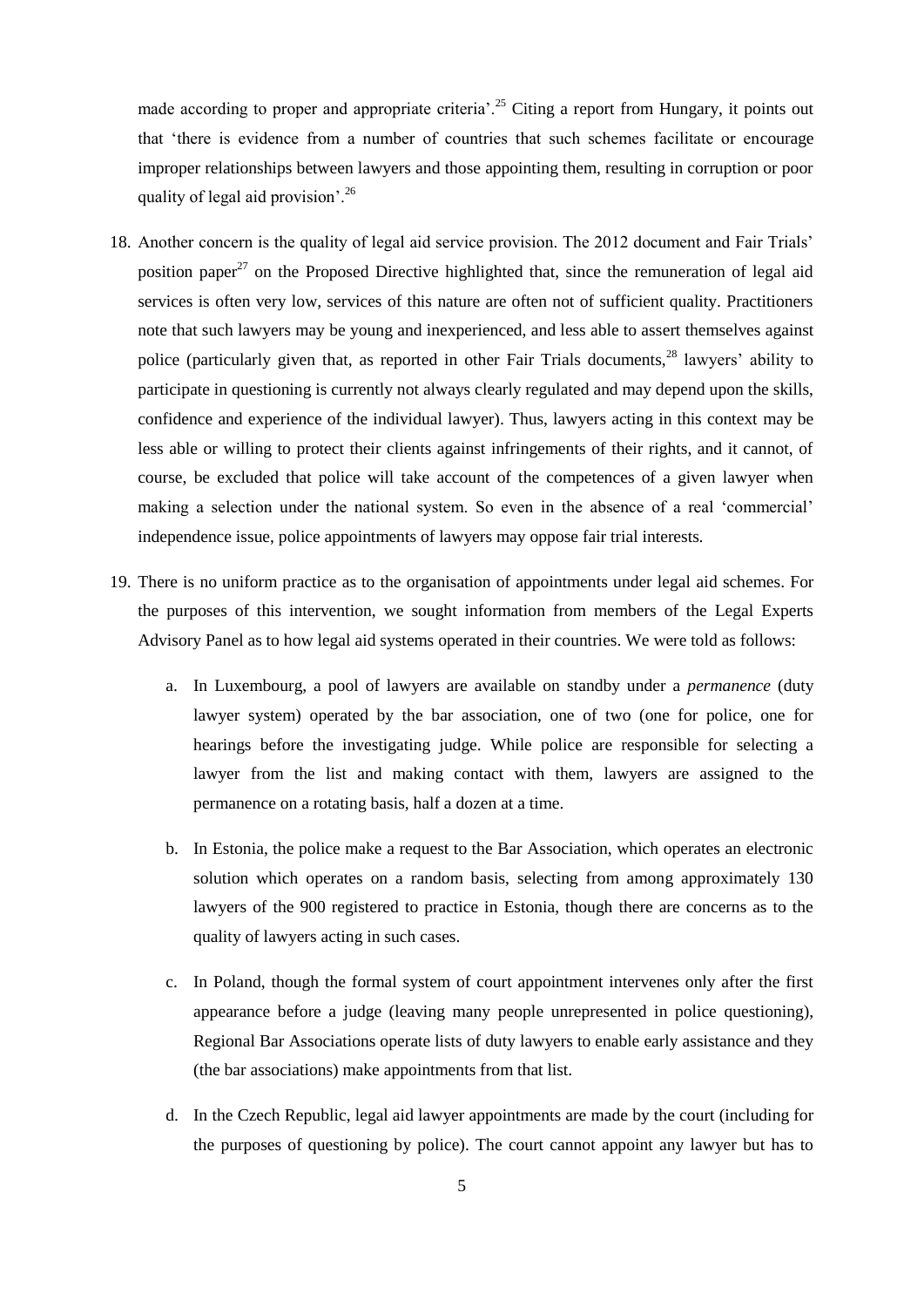proceed according to the sequence of names of the attorneys in the list of lawyers who have agreed to provide these services; the court must proceed go through in order.

20. As these examples show, allocation of competences to bar associations and other safeguards may provide some protection. In the absence of safeguards of this nature, where police are responsible for appointments, concerns will necessarily be more severe, emphasising the role of parties seeking to monitor their exercise of their powers (see point 2 below).

#### **(2) The watchdog role in relation to pre-trial justice and legal aid**

21. Given the above, the control of independence and quality is crucial to the fair operation of justice. Yet, due to the vacuum of other controls over the adequacy of legal aid provision (arising from the confidentiality of lawyer-client relationships and the limitations of individual complaints mechanisms), control driven by individual enforcement is necessarily limited. Instead, there is an emphasis on external control, including through the involvement of watchdogs.

#### **The vacuum of direct control of quality**

- 22. The Court's case-law recognises that the conduct of defence is primarily a matter between lawyer and client (see, inter alia, *Czekalla v. Portuga<sup>29</sup>*). Indeed, as for all matters which form part of the lawyer-client relationship, these are protected by professional confidentiality. Concretely, where quality and independence issues might arise – e.g. in relation to advice given and decisions made – the state is positively prohibited from monitoring these (see, in this regard, Article 4 of the Access to a Lawyer Directive, which imposes an unqualified confidentiality obligation). Thus, it is in principle not for the state to monitor the actual quality in a specific case.
- 23. In addition, the possibilities of controlling quality on a case by case basis are limited. While a state bears ultimate responsibility for securing fair trial rights (see *Czekalla v. Portugal* above, paragraph 65), state authorities' obligation to intervene in a case arises only where a manifest deficiency becomes known, e.g. the failure of a lawyer to take a key procedural step which deprives the client of defence opportunities. Absent a glaring error, it will generally depend upon the individual concerned to identify an issue and raise an issue before the courts. A beneficiary of legal aid, by definition, does not have access to alternative legal advice and may not be in a position to identify a failure in the legal services they are receiving, still less to complain effectively about them before the courts (or other avenues). In any case, such mechanisms are by definition *ex post facto* responses which, in relation to the early stages of proceedings, can intervene only after prejudice may have occurred to the rights of the defence.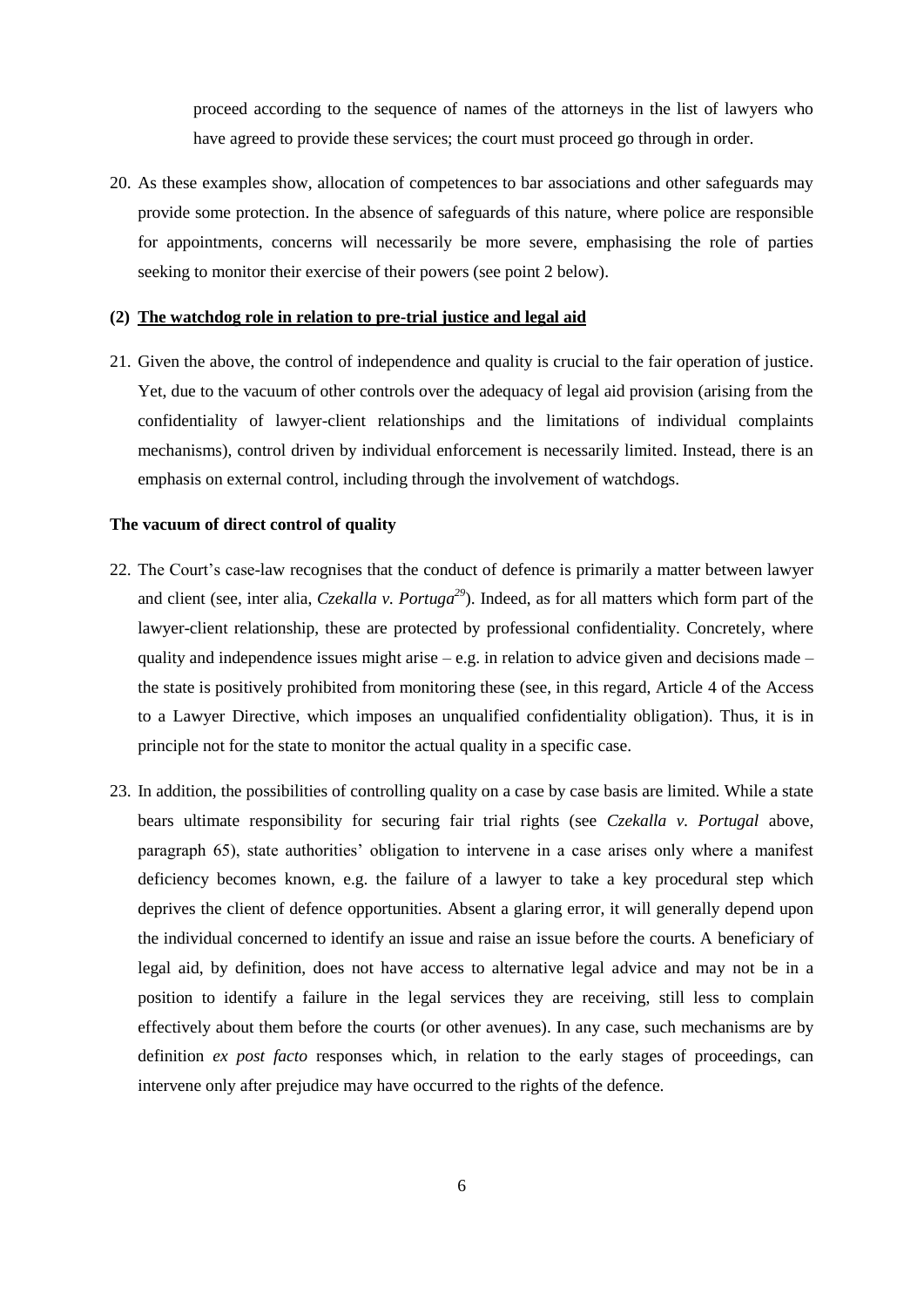#### **The need for systemic-level safeguards**

- 24. This vacuum of other controls places a particular focus upon systemic-level control and external scrutiny of legal aid systems. This is recognised in the international instruments mentioned earlier. Section 3 of the Recommendation deals with 'Effectiveness and Quality of Legal Aid', specifying that 'Legal assistance provided under legal aid schemes should be of high quality in order to ensure the fairness of proceedings. To this end, systems to ensure the quality of legal aid lawyers should be in place in all Member States'. $30$  The Recommendation suggests systems of accreditation and training, and in relation to the appointment of legal aid lawyers suggests that there should be 'transparent and accountable mechanisms to ensure that suspects or accused persons can make an informed choice on legal assistance under the legal aid scheme, free from undue influence'.<sup>31</sup> The European Parliament, in its report adopted 18 May 2015,<sup>32</sup> proposed incorporating similar provisions into the Proposed Directive itself, inserting Article 5a which would require Member States to implement systems of accreditation and continuous professional training, and to ensure that appropriate training is provided to all staff involved in the decisionmaking on legal aid in criminal proceedings.
- 25. The UNPGs deal more specifically with the issue of appointments and independence, suggesting that states should create an independent body to administer legal aid services, which should be 'independent of the Government in decision-making related to legal aid and not be subject to the direction, control or financial intimidation of any person in the performance of its functions'.<sup>33</sup> It being clear that the system of appointments is crucial to the fair operation of a legal aid system, effective external oversight of an appointments system by a 'watchdog' will help control whether such a system is operating fairly in practice.

#### **Data transparency as a driver of good practice**

- 26. In that regard, it may be noted that the Proposed Directive includes a data collection obligation requiring Member States to collect data with regard to how the right to legal aid has been implemented and to forward this information to the Commission. $34$  Alternative linguistic versions have been put forward by the Council of the European Union and the European Parliament, but there is no proposal to remove this obligation, showing that there is agreement between the EU institutions and Member States as to the need for data collection in order to monitor effectively the implementation of the right to legal aid. The UNPGs also favour data collection, affirming that 'States should ensure that mechanisms to track, monitor and evaluate legal aid are established and should continually strive to improve the provision of legal aid'.<sup>35</sup>
- 27. This recourse to data collection in legal aid is a reflection of the fact that detecting unsatisfactory practice, as opposed to individual violations, may require data analysis. For instance, there may be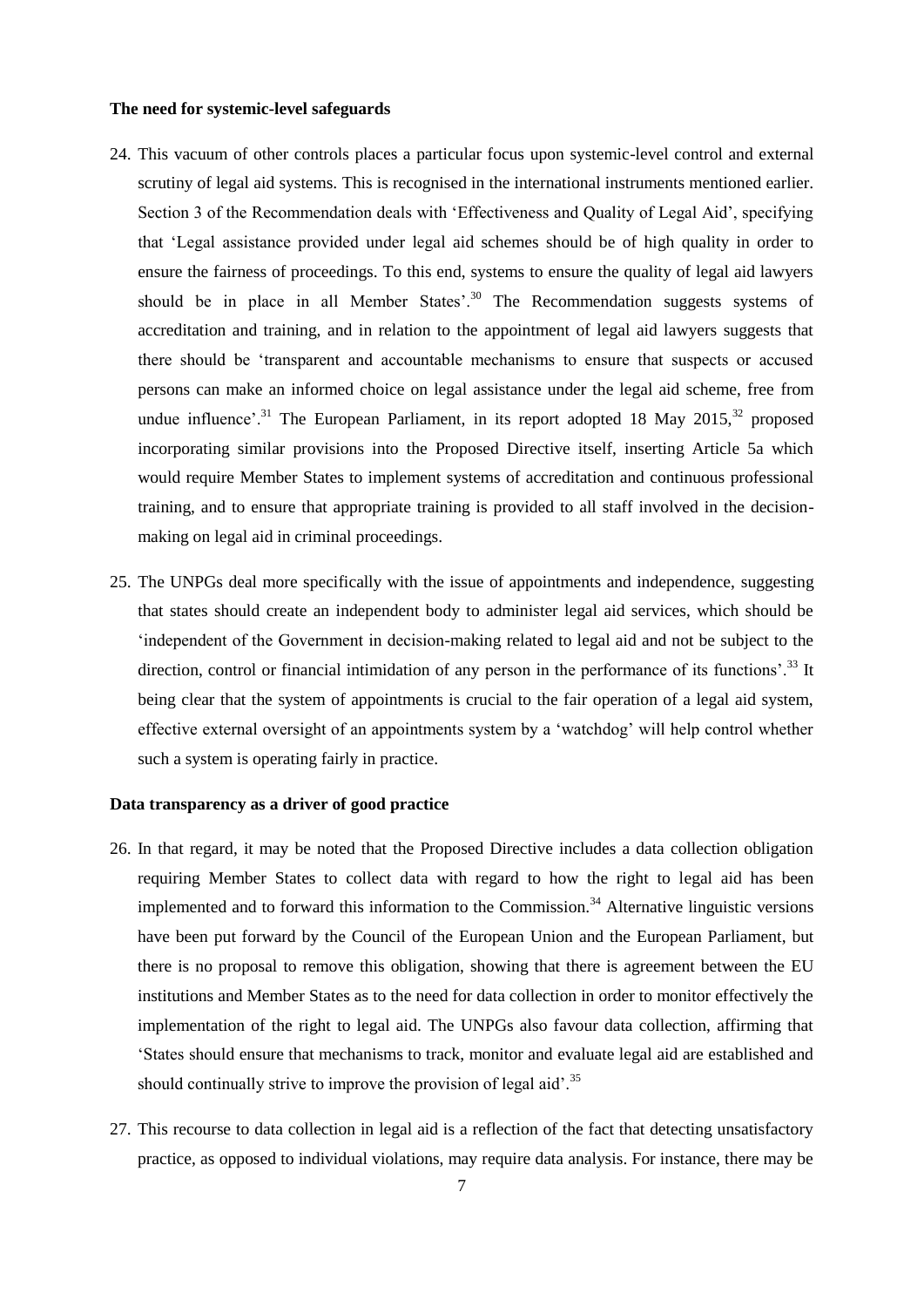a certain number of violations of Article 5(4) of the Convention by some Member States due to the failure to provide access to the case file in criminal proceedings, and remedies may be afforded in some cases. But this picture is complemented by reports such as that of the Helsinki Foundation for Human Rights,<sup>36</sup> detailing – based on requests for access to information – the statistical prevalence of refusals of access to the case file. Indeed, the documentation of such practices is, at some level, the underlying basis for the Roadmap, seeking to strengthen control of justice systems by, inter alia, submitting national legislation to Commission scrutiny.

- 28. This should be read against what can be identified as a general trend towards enabling external commentators to monitor performance of justice systems through statistical data. Under the auspices of the Council of Europe, the European Commission for the Efficiency of Justice, aimed at the 'improvement of the efficiency and functioning of justice', collects and analyses data relating to the administration of justice, e.g. budgets, number of legal aid cases, number of courts etc.<sup>37</sup> Within the European Union, the Justice Scoreboard,  $38$  drawing on a wide range of sources (e.g. Eurostat, World Bank, contact points in national justice systems etc.), evaluates matters such as length of proceedings in different kinds of cases, time for determination of appeals etc. The World Justice Rule of Law Index<sup>39</sup> compiles a ranking to quantify states' observance of the rule of law, including in the area of justice.
- 29. The reality is that such systems are indirect drivers of observance of fair trial rights protected by Article 6 at large. One can cite, for example, comments of Council of Europe experts regarding the independence of judiciary in Georgia, noting a 99.99% conviction rate between 2007 and 2010 vis à vis 50-60% internationally.<sup>40</sup> An individual accused may gain little from invoking their Article 6 right to an impartial tribunal, but external scrutiny by watchdogs may serve, over time, to address the systemic cause of injustices. The Court has several times recognised that protecting the Article 10 right of the press to report on court proceedings is consistent with the requirement under Article 6(1) for trials to be public, indicating that this weighs in the balance. Article 10 right-holders, likewise, help ensure compliance with Article 6 at a more general level.

#### **(B) THE LIMITED COUNTERVAILING ARTICLE 8 RIGHT**

- 30. In relation to the Article 10/8 balancing exercise, the Court regard to the particular status of the person concerned (e.g., in publication cases, whether the person invoking Article 8 rights is a politician or has volunteered themselves to scrutiny).<sup>41</sup> In line with this approach, it is important to distinguish between the role of a lawyer as an agent of a public justice system and the privacy of the client-lawyer relationship itself.
- 31. In several responses to our enquiry for this intervention, respondents confirmed that public lists were available with the names of those eligible to provide legal aid services, such that lawyers can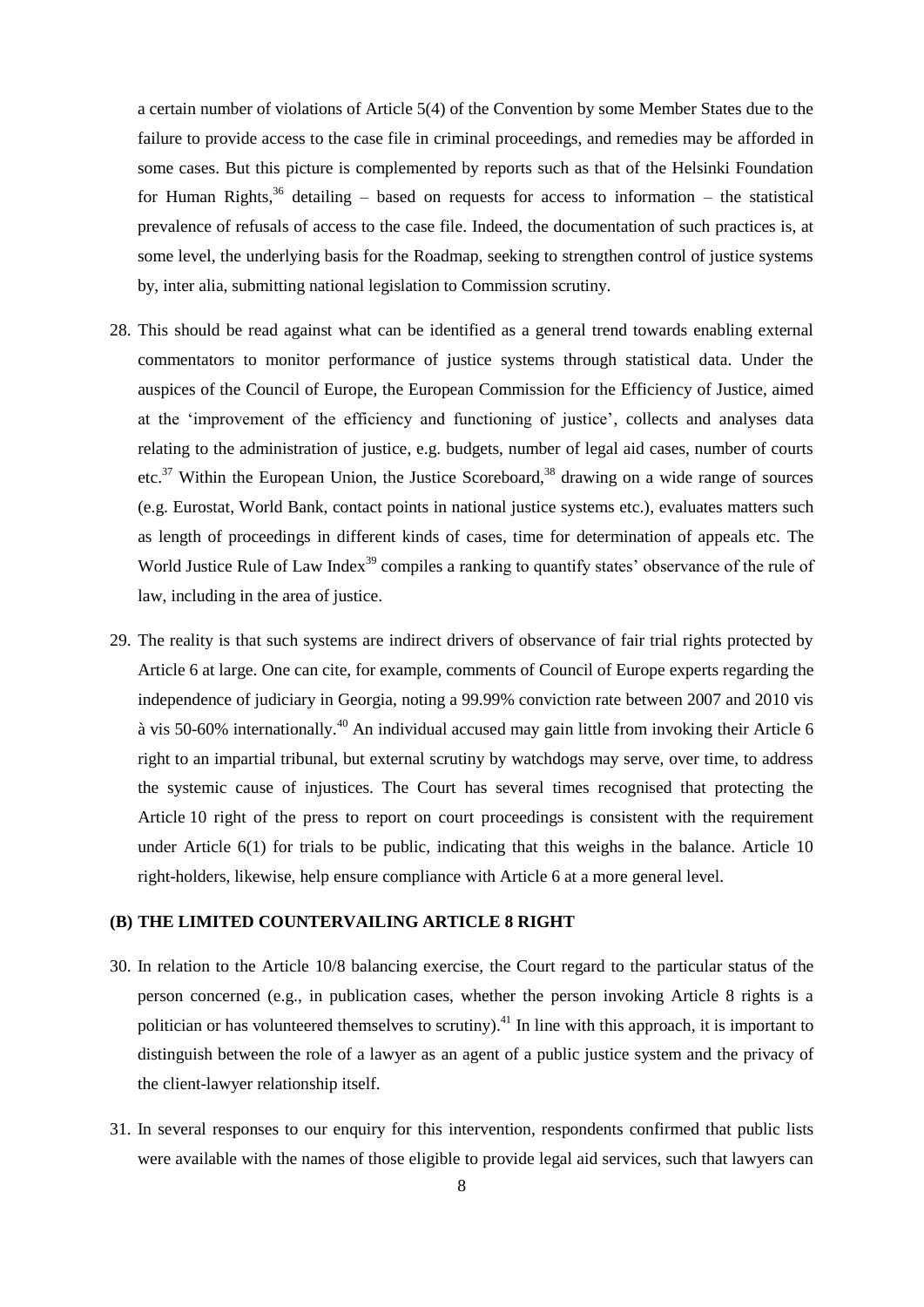be said to have waived privacy rights to some degree. It is true that their inclusion in a list is different from their involvement in a specific case. But one may note that a witness in a public trial – compelled by law to attend – also has to accept that their involvement in the case will be known, and it would seem illogical for a lawyer, acting of his/her own volition and deriving financial benefit from public funds, to enjoy greater protection, particularly in relation to the early stages of criminal proceedings which the Court recognises are key to the fairness of the proceedings as a whole<sup>42</sup> and where 'watchdog' scrutiny of the system is most valuable. Nor does the publication of information concerning the appointment of a lawyer encroach upon the confidentiality of their client relationships (the names of clients are not needed, so even basic information about the lawyer-client relationship will not be known).

32. It follows from the above that the Court should be slow to recognise whether the 'rights of others' can properly be invoked as a justification at all, with respect to the identities of lawyers voluntarily participating in a public service. Only at the most tangential level does this information relate in any way to the private activity of a lawyer, in so far as it may enable conclusions as to any commercial relationship with the police due to frequency of appointments. This being precisely the object of the public interest enquiry protected by Article 10, a balancing exercise is needed.

#### **(C) AS TO THE BALANCING EXERCISE ITSELF**

- 33. To the extent that a countervailing Article 8 interest is recognised, the Court must verify whether the national authorities have established a 'pressing social need' for the restriction, struck a fair balance between the Article 8 and 10 rights at issue, and given 'relevant' and 'sufficient' grounds for their decisions, extending to those of independent courts.
- 34. We note, in this regard, that the Court essentially takes the view that the outcome of an application should not, in principle, vary whether it is brought by the Article 10 right-holder or the Article 8 right-holder, since the margin of appreciation should be the same.<sup>43</sup> From that perspective, guidance can be drawn from cases before the Court of Justice of the EU brought on the basis of EU data protection provisions to oppose publication of information (derived from the Court's own case-law on Article 8), which point to an approach consistent with the above suggestion:
	- a. *Österreichischer Rundfunk*<sup>44</sup> concerned legislation enabling the communication of information to the public concerning salaries of civil servants, including the names of persons receiving such salaries; this was found permissible provided that the inclusion of the names was considered necessary to the legitimate aim of ensuring control of public spending. The direct link between a lawyer's identity and the exercise of a state function calls for a similar approach, with the necessity of any interference amply justified by the preponderant interest in ensuring external 'watchdog' control of fair trial rights.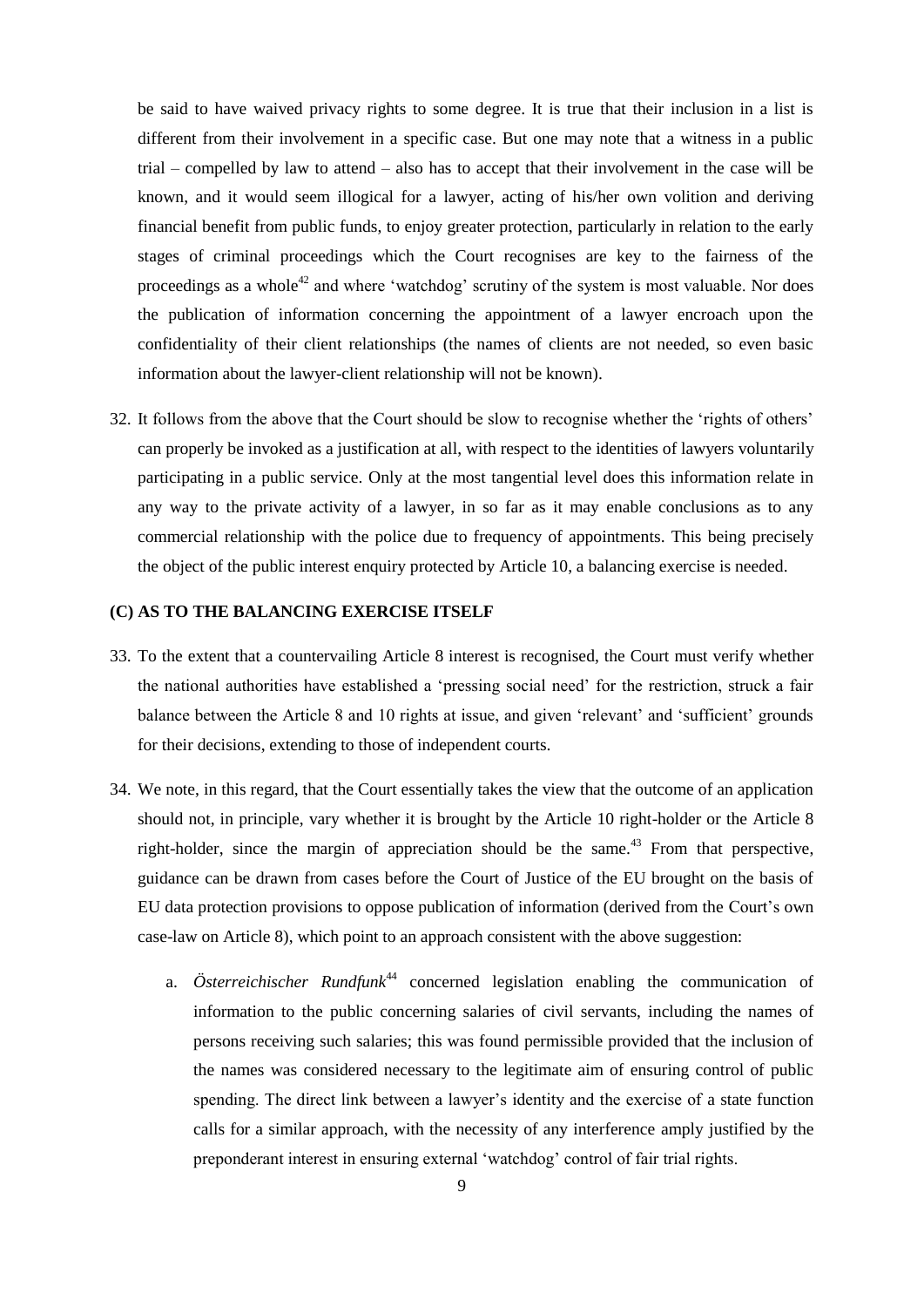- b. *Schecke GBr v Hessen* and *Eifert v Hessen*<sup>45</sup> found invalid provisions of legislation which, in relation to natural persons who are beneficiaries of EU aid, imposed an obligation to publish their personal data 'without drawing a distinction based on relevant criteria such (…) *the frequency of such aid* or the nature and amount thereof' (our emphasis); by contrast, with regard to legal persons, the obligation to publish identifying details was proportionate as legal persons were in any case subject to more onerous obligations in relation to publication of their data. The involvement of a lawyer in a legal aid case or cases, in their capacity as members of a profession engaged in the delivery of justice, is closer to the legal person than the natural person and similarly calls for limited protection.
- 35. Of course, for present purposes, what matters is the autonomous meaning of the Convention, as opposed to definitions elsewhere – or under national law (see, by analogy, *Tatár and Fáber v. Hungary*<sup>46</sup>), as to whether a gathering was an 'assembly' within the meaning of Article 11 of the Convention). Further, the Court notes that it is only 'where a balancing exercise (…) has been undertaken by the national authorities *in conformity with the criteria laid down in the Court's case-law*' <sup>47</sup> (our emphasis) that it will be slow to interfere with the decision.
- 36. If a national authority categorises information as to appointments as private information, and not public interest information connected to the exercise of a state function requiring protection under Article 10, and does not therefore seek to balance the relevant interests at issue, it follows that the Court will not be in a position to identify 'relevant' or 'sufficient' reasons. That is to say, if a state is going to restrict access to this information so important for controlling fairness of a core part of the criminal justice system, it has to justify doing so by reference to the countervailing interests protected by Article 10(2); it may not meet that obligation if it applies the national freedom of information law in such a way as to exclude the information from its scope outright, such that no balancing act is carried out. Indeed, without such an analysis the national authority cannot consider compromise solutions – e.g. replacing names data with numbers to enable checks as to repetitive appointments while protecting lawyers' identities – in order to strike a fair balance.
- 37. If such a balancing exercise is carried out, Fair Trials suggests that it necessarily favours the disclosure of information regarding police appointments of lawyers, as access to this information ensures crucial external oversight and indirectly safeguards compliance with Article 6 of the Convention. Far greater justification than the protection of the identity or commercial activity of a lawyer would be required, and any such justification would need to be well substantiated. The reality of justice in today's Europe is that unfairness in legal aid cases is not easily detected on a case by case basis: the watchdog is needed and its activities must be protected.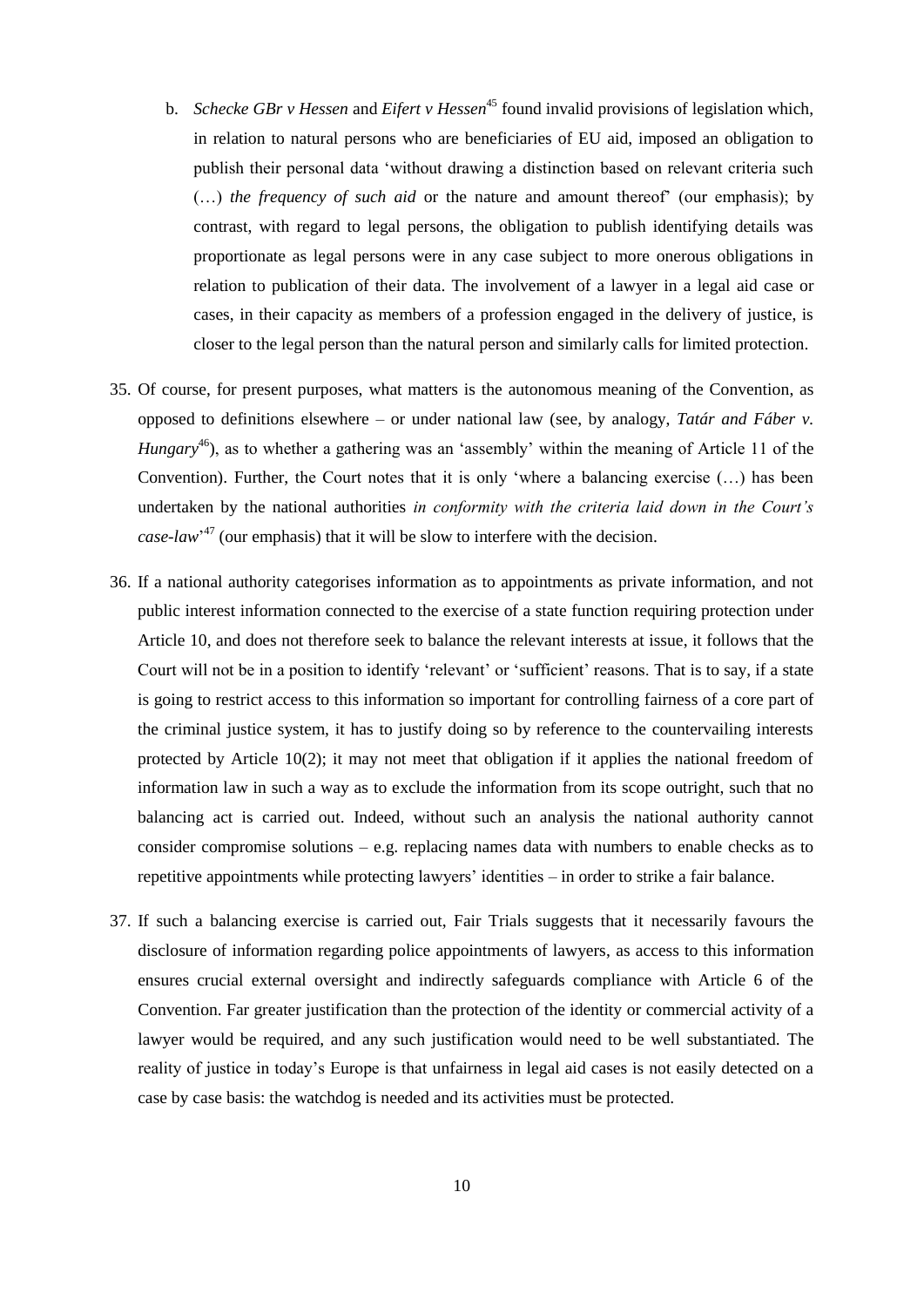#### **REFERENCES**

1 *[Társaság a Szabadságjogokért v. Hungary](http://hudoc.echr.coe.int/sites/eng/pages/search.aspx?i=001-92171)* App. No 37374/05 (Judgment of 14 April 2009), paragraphs 30-39.

2 *Társaság a Szabadságjogokért v. Hungary*, paragraphs 30-39.

<sup>3</sup> *[Animal Defenders International v. United Kingdom](http://hudoc.echr.coe.int/sites/eng/pages/search.aspx?i=001-119244)* App. No 48876/08 (Judgment of 22 April 2013).

<sup>4</sup> *Animal Defenders International v. United Kingdom*, paragraph 100.

<sup>5</sup> *[Axel Springer A.G. v. Germany](http://hudoc.echr.coe.int/sites/eng/pages/search.aspx?i=001-109034)* App. No 39954/08 (Judgment of 7 February 2012), paragraph 43.

6 See, for instance, *[Roland Dumas v. France](http://hudoc.echr.coe.int/sites/eng/pages/search.aspx?i=001-99889)* App. No 34875/07 (Judgment of 15 July 2010), paragraph 43.

<sup>7</sup> *[A.T. v. Luxembourg](http://hudoc.echr.coe.int/sites/eng/pages/search.aspx?i=001-153482)* App. No 30460/13 (Judgment of 9 April 2015), paragraph 58.

8 See *[Dayanan v. Turkey](http://hudoc.echr.coe.int/sites/eng/pages/search.aspx?i=001-95015)* App. No 7377/03 (Judgment of 13 October 2009), paragraph 32.

<sup>9</sup> United Nations Office on Drugs and Crime, United Nations Principles and Guidelines on Access to Legal Aid in Criminal Justice Systems, New York 2013, available at [https://www.unodc.org/documents/justice-and-prison](https://www.unodc.org/documents/justice-and-prison-reform/UN_principles_and_guidlines_on_access_to_legal_aid.pdf)[reform/UN\\_principles\\_and\\_guidlines\\_on\\_access\\_to\\_legal\\_aid.pdf](https://www.unodc.org/documents/justice-and-prison-reform/UN_principles_and_guidlines_on_access_to_legal_aid.pdf) (see **Annex 1**).

<sup>10</sup> UNPGs, preamble, point 1.

<sup>11</sup> Directive 2010/64/EU of the European Parliament and of the Council of 20 October 2010 on the right to interpretation and translation in criminal proceedings (OJ 2010 L 280, p. 1), available at [http://eur](http://eur-lex.europa.eu/legal-content/EN/TXT/?qid=1434981815696&uri=CELEX:32010L0064)[lex.europa.eu/legal-content/EN/TXT/?qid=1434981815696&uri=CELEX:32010L0064.](http://eur-lex.europa.eu/legal-content/EN/TXT/?qid=1434981815696&uri=CELEX:32010L0064) 

<sup>12</sup> Directive 2012/13/EU of the European Parliament and of the Council of 22 May 2012 on the right to information in criminal proceedings (OJ 2012 L 142, p. 1), available at [http://eur-lex.europa.eu/legal](http://eur-lex.europa.eu/legal-content/EN/TXT/?qid=1434981883175&uri=CELEX:32012L0013)[content/EN/TXT/?qid=1434981883175&uri=CELEX:32012L0013.](http://eur-lex.europa.eu/legal-content/EN/TXT/?qid=1434981883175&uri=CELEX:32012L0013)

<sup>13</sup> Directive 2013/48/EU of the European Parliament and of the Council of 22 October 2013 on the right of access to a lawyer in criminal proceedings and in European arrest warrant proceedings, and on the right to have a third party informed upon deprivation of liberty and to communicate with third persons and with consular authorities while deprived of liberty (OJ 2013 L 294, p. 1), available at [http://eur-lex.europa.eu/legal](http://eur-lex.europa.eu/legal-content/EN/TXT/?qid=1434981954911&uri=CELEX:32013L0048)[content/EN/TXT/?qid=1434981954911&uri=CELEX:32013L0048.](http://eur-lex.europa.eu/legal-content/EN/TXT/?qid=1434981954911&uri=CELEX:32013L0048)

<sup>14</sup> Proposal for a directive of the European Parliament and of the Council on provisional legal aid for suspects or accused persons deprived of liberty and legal aid in European arrest warrant proceedings (COM(2013) 824 final), available at [http://eur-lex.europa.eu/legal-content/EN/TXT/?uri=CELEX:52013PC0824.](http://eur-lex.europa.eu/legal-content/EN/TXT/?uri=CELEX:52013PC0824)

<sup>15</sup> Commission Recommendation of 27 November 2013 on the right to legal aid for suspects or accused persons in criminal proceedings (OJ 2013 C 378, p. 3), available at [http://eur-lex.europa.eu/legal](http://eur-lex.europa.eu/legal-content/EN/TXT/?uri=uriserv:OJ.C_.2013.378.01.0011.01.ENG)[content/EN/TXT/?uri=uriserv:OJ.C\\_.2013.378.01.0011.01.ENG](http://eur-lex.europa.eu/legal-content/EN/TXT/?uri=uriserv:OJ.C_.2013.378.01.0011.01.ENG) (see **Annex 2**)..

<sup>16</sup> *[Salduz v. Turkey](http://hudoc.echr.coe.int/sites/eng/pages/search.aspx?i=001-89893)* App. No 36391/02 (Judgment of 27 November 2008).

<sup>17</sup> *Salduz v. Turkey* paragraph 54.

<sup>18</sup> Fair Trials, *The Practical Operation of Legal Aid in the EU*, July 2012, available at [http://www.fairtrials.org/wp-content/uploads/2012/09/Legal\\_Aid\\_Report.pdf](http://www.fairtrials.org/wp-content/uploads/2012/09/Legal_Aid_Report.pdf) (see **Annex 3**).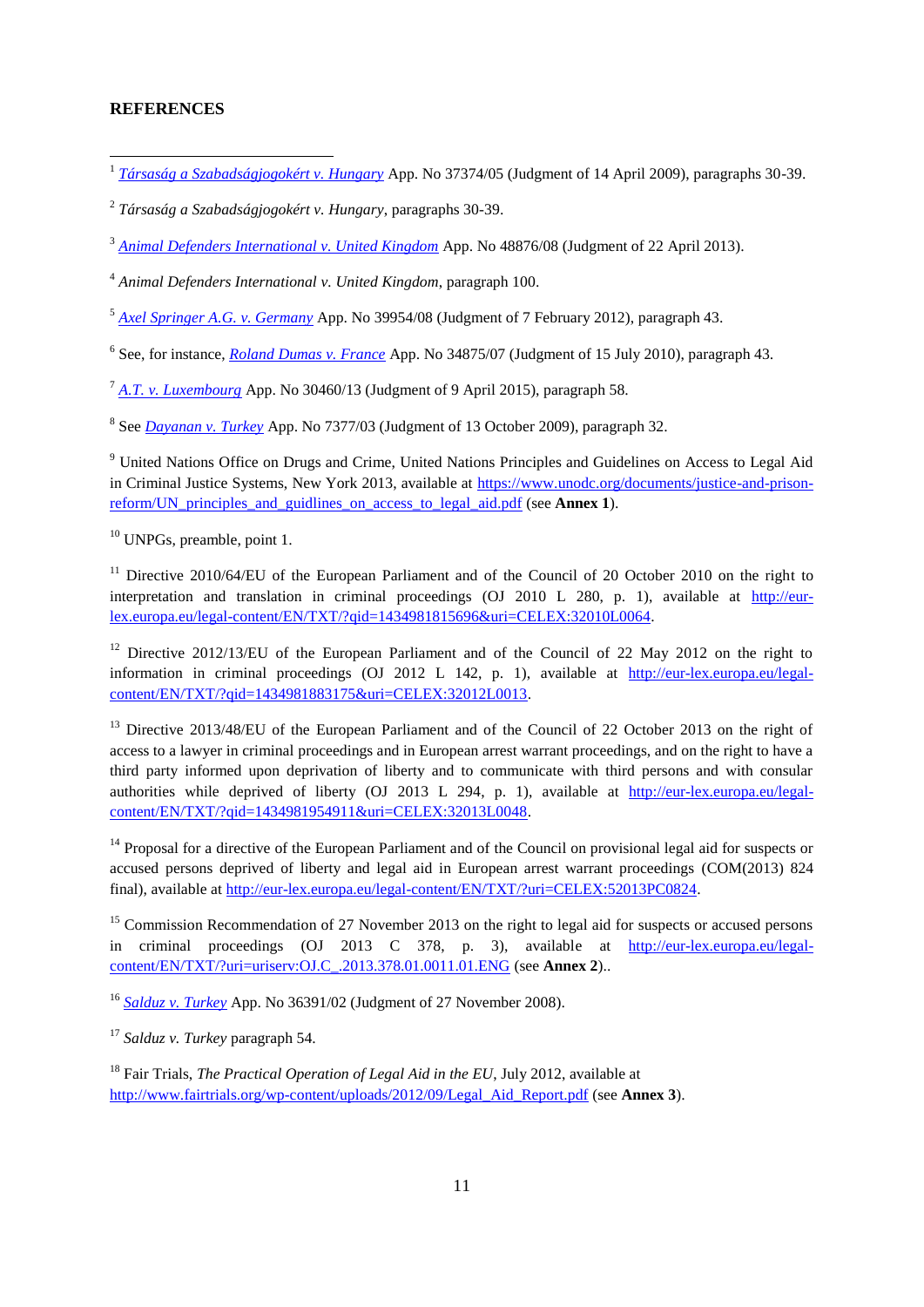<sup>19</sup> See, in this regard, Fair Trials, *Communiqué issued after the meeting 'Defence Rights in the EU', 10 May 2013, Vilnius, Lithuania* ('Vilnius Communiqué') available at [http://www.fairtrials.org/wp-content/uploads/Fair-](http://www.fairtrials.org/wp-content/uploads/Fair-Trials-International-Lithuania-ADR-communique.pdf)[Trials-International-Lithuania-ADR-communique.pdf,](http://www.fairtrials.org/wp-content/uploads/Fair-Trials-International-Lithuania-ADR-communique.pdf) paragraphs 5, 15 and 18 (see **Annex 4**).

<sup>20</sup> *[Martin v. Estonia](http://hudoc.echr.coe.int/sites/eng/pages/search.aspx?i=001-119973)* App. No 35985/09 (Judgment of 30 May 2013).

<sup>21</sup> *[Dvorski v. Croatia](http://hudoc.echr.coe.int/sites/eng/pages/search.aspx?i=001-138579)* App. No 25703/11 (Judgment of 28 November 2013).

 $^{22}$  No breach of the fairness of the proceedings as a whole was found, but two judges dissented. The judgment was referred to the Grand Chamber on 14 April 2014.

 $^{23}$  United Nations Office on Drugs and Crime, Early access to legal aid in criminal justice processes: a handbook for policy-makers and practitioners, New York 2014, available at [http://www.unodc.org/documents/justice-and](http://www.unodc.org/documents/justice-and-prison-reform/eBook-early_access_to_legal_aid.pdf)[prison-reform/eBook-early\\_access\\_to\\_legal\\_aid.pdf.](http://www.unodc.org/documents/justice-and-prison-reform/eBook-early_access_to_legal_aid.pdf) 

<sup>24</sup> UNPGs Handbook, page 75.

 $\ddot{\phantom{a}}$ 

<sup>25</sup> UNPGs Handbook, page 76.

<sup>26</sup> UNPGs Handbook, page 76.

<sup>27</sup> Fair Trials / Legal Experts Advisory Panel, *Position paper on the proposed directive on provisional legal aid for suspects or accused persons deprived of liberty and legal aid in European arrest warrant proceedings*, February 2015, available a[t http://www.fairtrials.org/wp-content/uploads/Position-Paper-on-Legal-Aid.pdf](http://www.fairtrials.org/wp-content/uploads/Position-Paper-on-Legal-Aid.pdf) (see **Annex 5**).

<sup>28</sup> See, for instance, Vilnius Communiqué, cited above note 19, paragraphs 15, 49 and 61.

<sup>29</sup> *[Czekalla v. Portugal](http://hudoc.echr.coe.int/sites/eng/pages/search.aspx?i=001-60676)* App. No 38830/97 (Judgment of 10 October 2002), paragraph 60.

<sup>30</sup> Recommendation, paragraph 17.

 $31$  Recommendation, paragraphs 19-22 and 26.

<sup>32</sup> European Parliament, Committee on Civil Liberties, Justice and Home Affairs, Report on the proposal for a directive of the European Parliament and of the Council on provisional legal aid for suspects or accused persons deprived of liberty and legal aid in European arrest warrant proceedings, 18 May 2015, available at [http://www.europarl.europa.eu/sides/getDoc.do?pubRef=-//EP//NONSGML+REPORT+A8-2015-](http://www.europarl.europa.eu/sides/getDoc.do?pubRef=-//EP//NONSGML+REPORT+A8-2015-0165+0+DOC+PDF+V0//EN) [0165+0+DOC+PDF+V0//EN](http://www.europarl.europa.eu/sides/getDoc.do?pubRef=-//EP//NONSGML+REPORT+A8-2015-0165+0+DOC+PDF+V0//EN) (see **Annex 6**).

 $33$  UNPGs, guideline 11, paragraph 59(a).

<sup>34</sup> Proposed Directive, Article 6.

<sup>35</sup> UNPGs, guideline 17, paragraph 73.

<sup>36</sup> Helsinki Foundation for Human Rights, *Abuse of pre-trial detention in Poland as a result of the limited access of suspects and defence lawyers to case-files*, 2013, available at [http://programy.hfhr.pl/monitoringprocesulegislacyjnego/files/2014/01/Abuse-internet-1.pdf.](http://programy.hfhr.pl/monitoringprocesulegislacyjnego/files/2014/01/Abuse-internet-1.pdf)

 $37$  See [http://www.coe.int/t/dghl/cooperation/cepej/presentation/cepej\\_en.asp.](http://www.coe.int/t/dghl/cooperation/cepej/presentation/cepej_en.asp)

<sup>38</sup> See http://ec.europa.eu/justice/effective-justice/scoreboard/index\_en.htm.

<sup>39</sup> See [http://worldjusticeproject.org/rule-of-law-index.](http://worldjusticeproject.org/rule-of-law-index)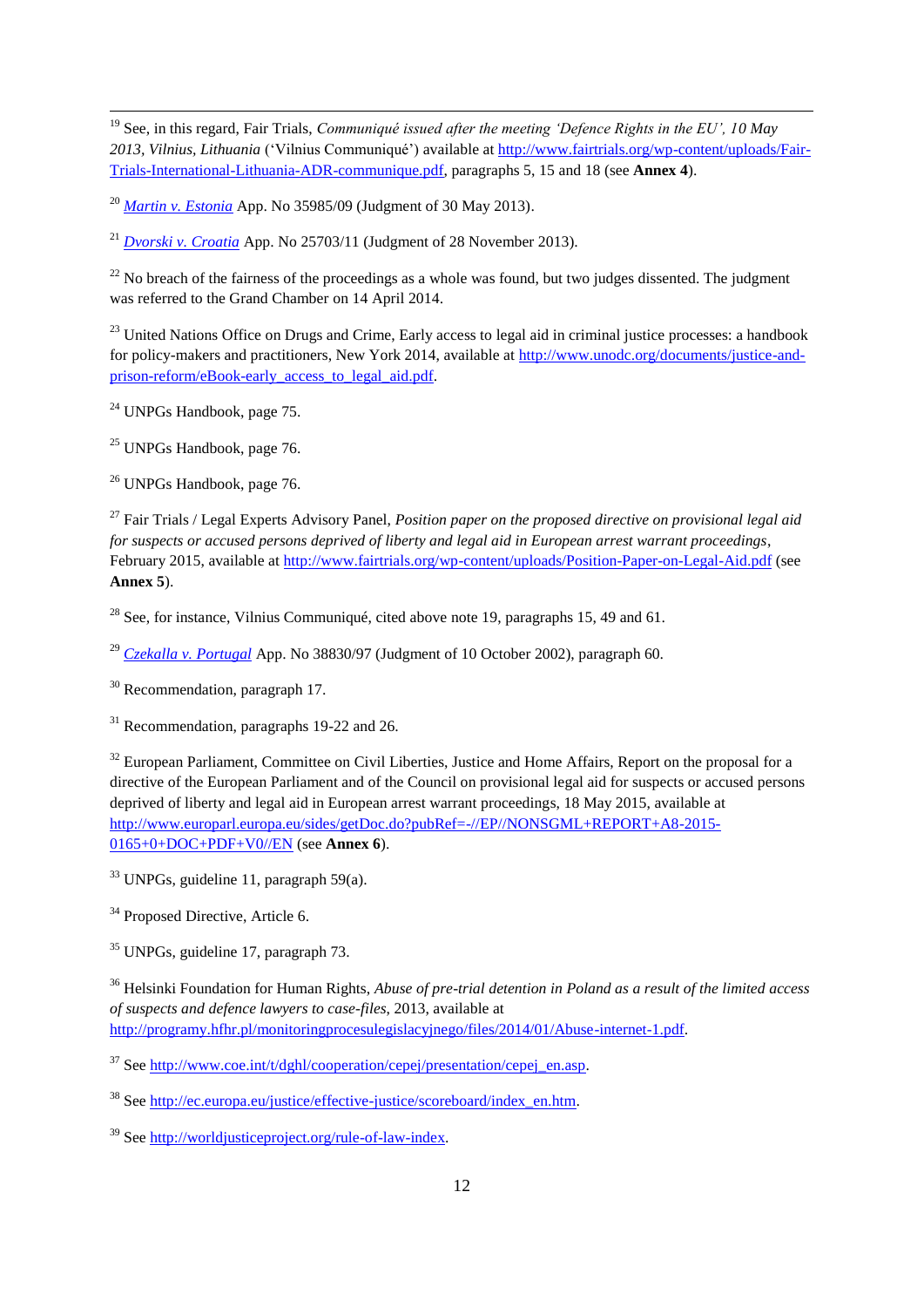$\ddot{\phantom{a}}$ <sup>40</sup> EU / Council of Europe Eastern Partnership-Council of Europe Facility Project on "Good Governance and Fight against Corruption" *Technical paper, Country Risk Assessment – Georgia*, available at [http://www.coe.int/t/DGHL/cooperation/economiccrime/corruption/Projects/EaP-](http://www.coe.int/t/DGHL/cooperation/economiccrime/corruption/Projects/EaP-CoE%20Facility/Technical%20Paper/2524-EaP-TP%209_2013_Risk%20Assess_GE%20Final.pdf)[CoE%20Facility/Technical%20Paper/2524-EaP-TP%209\\_2013\\_Risk%20Assess\\_GE%20Final.pdf,](http://www.coe.int/t/DGHL/cooperation/economiccrime/corruption/Projects/EaP-CoE%20Facility/Technical%20Paper/2524-EaP-TP%209_2013_Risk%20Assess_GE%20Final.pdf) part 8.4.2.

<sup>41</sup> See, for instance, *[Riolo v. Italy](http://hudoc.echr.coe.int/sites/eng/pages/search.aspx?i=001-87662)* App. No 42211/07 (Judgment of 17 July 2008), paragraph 65.

<sup>42</sup> See *Salduz v. Turkey*, note 16 above and *Dayanan v. Turkey*, note 8 above.

<sup>43</sup> See *Axel Springer AG v. Germany*, cited note 5 above, paragraph 87.

<sup>44</sup> Joined Cases C-465/00, C-138/01 and C-139/01 *Österreichischer Rundfunk and Ors* ECLI:EU:C:2002:662, available at<http://eur-lex.europa.eu/legal-content/EN/TXT/?qid=1434986374254&uri=CELEX:62000CJ0465> (see **Annex 7**).

<sup>45</sup> Joined Cases C-92/09 and 93/09 *Volker und Markus Schecke GbR and Hartmut Eifert v Land Hessen* ECLI:EU:C:2010:662, available at [http://eur-lex.europa.eu/legal](http://eur-lex.europa.eu/legal-content/EN/TXT/?qid=1434986493513&uri=CELEX:62009CJ0092)[content/EN/TXT/?qid=1434986493513&uri=CELEX:62009CJ0092](http://eur-lex.europa.eu/legal-content/EN/TXT/?qid=1434986493513&uri=CELEX:62009CJ0092) (see **Annex 8**).

<sup>46</sup> *[Tatár and Fáber v. Hungary](http://hudoc.echr.coe.int/sites/eng/pages/search.aspx?i=001-111421)* Apps. Nos 26005/08 26160/08 (Judgment of 12 June 2012), paragraph 38.

<sup>47</sup> See *Axel Springer AG v. Germany*, cited above note 5, paragraph 88.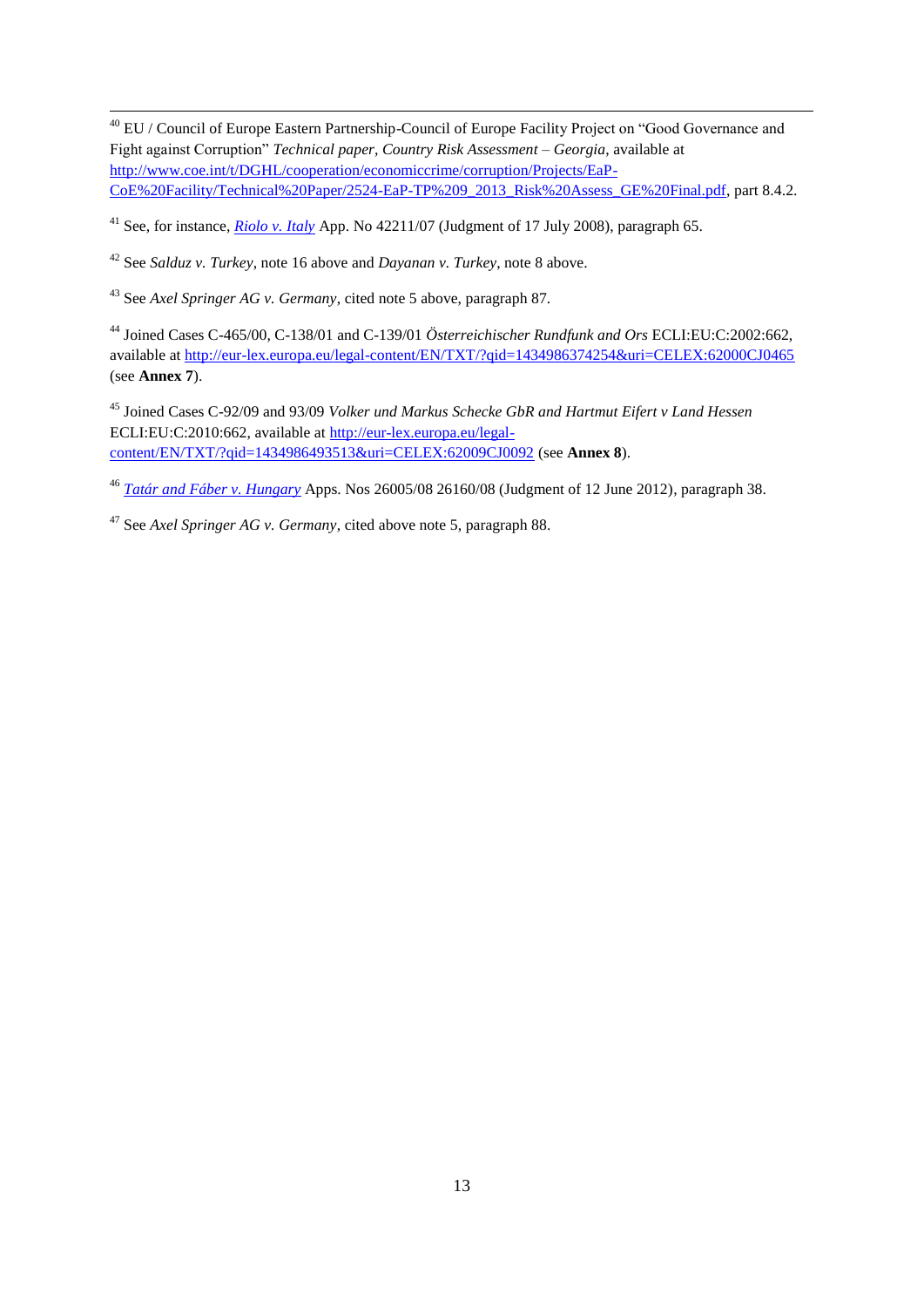#### **MAGYAR HELSINKI BIZOTTSÁG**

**v**

#### **HUNGARY**

#### **THIRD PARTY INTERVENTION SUBMITTED IN ACCORDANCE WITH RULE 44(3) OF THE RULES OF COURT**

#### **Introduction and Summary**

- 1. This submission is made pursuant to rule 44(3) of the Rules of Court, following permission granted by the President by a letter dated 4 September 2015 by the following interveners: (i) the Media Legal Defence Initiative (a charity which helps journalists and independent media outlets worldwide to defend their rights), (ii) the Campaign for Freedom of Information (a non-profit organisation working to improve public access to official information in the UK), (iii) ARTICLE 19 (a charity which defends and promotes the freedoms of expression and information around the world), (iv) the Access to Information Programme (a Bulgarian NGO working to enhance the exercise of the right of access to information) and (v) the Hungarian Civil Liberties Union (a human rights NGO working to promote human and constitutional rights in Hungary).
- 2. In summary, the Interveners consider that it would be consistent with the principles underlying Article 10, the recent case law of the Court, international law and the case law in various jurisdictions to apply the wellestablished living instrument doctrine in order that the Court recognises a right of access to information requested from a public body within Article 10. It should recognise that the failure to communicate such information, disclosure of which is in the public interest, to applicants acting as public watchdogs is, accordingly, an interference with their Article 10 rights. Alternatively, the failure to communicate such information breaches a positive obligation on the State.
- 3. In striking a balance in cases where the information requested includes personal data, the Court should consider the public interest in that information, the status of the data subject and the nature of the use to which it will be put. The balance is particularly likely to favour disclosure where the information concerns individuals acting in an official capacity, in receipt of public funding and involved in public functions.

#### **(1) Whether Article 10 is applicable in the circumstances of the case**

4. The Interveners submit that the right to freedom of expression includes a right of access to requested information held by public bodies, that Article 10 is, therefore, applicable to the present circumstances, relying on four of arguments: (a) the text of Article 10 itself; (b) underlying principle; (c) the evolving case law of the Court; and (d) comparative material.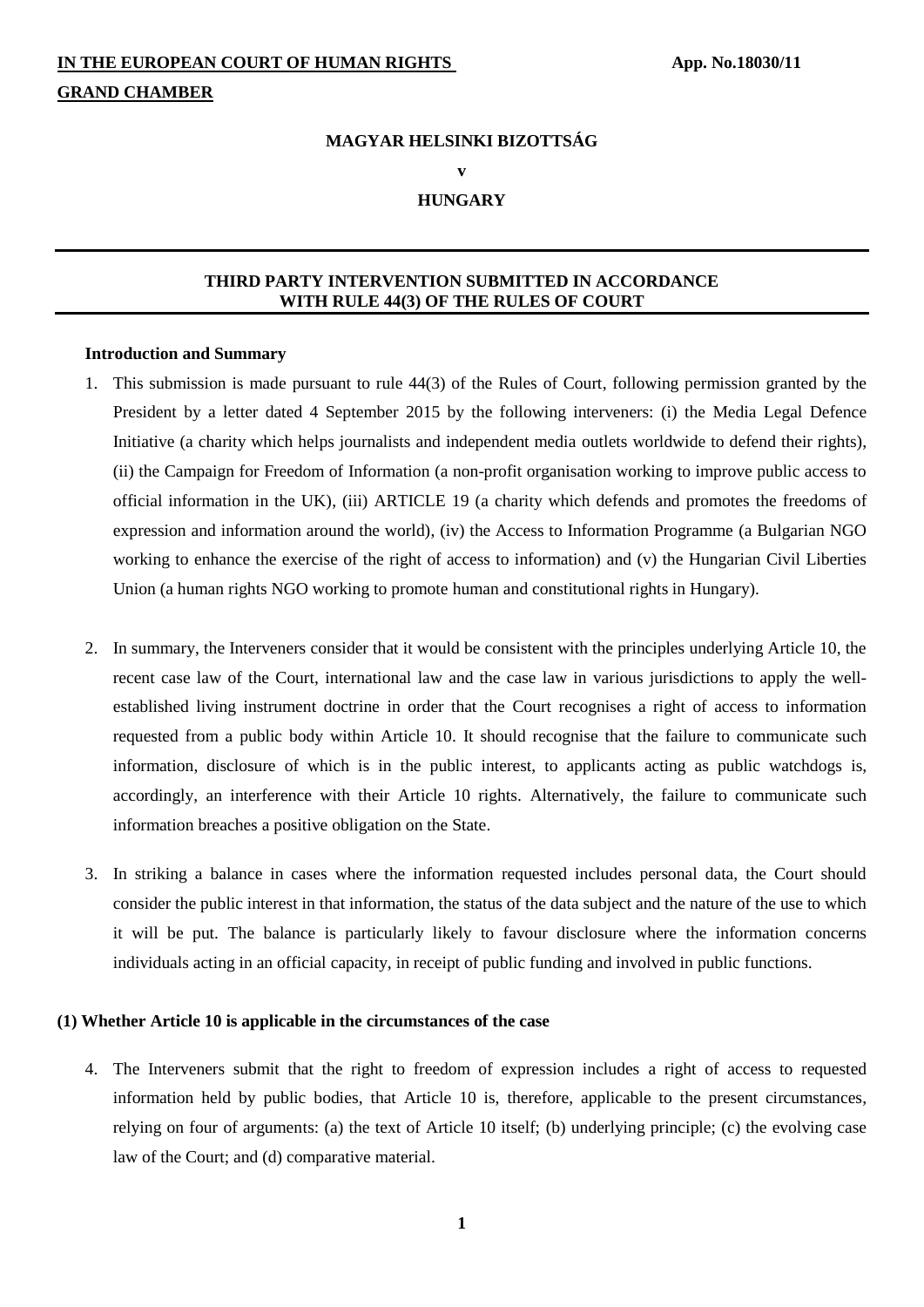#### (a) The Textual Argument

5. The wording of Article 10 expressly "*include[s]*" within its definition of the freedom of expression a "*freedom…to receive…information…without interference by public authority*"; the language of Article 10 therefore expressly supports a right of access to information as being within the scope of Article 10 (cf Article 8). The right to impart information and the right to receive information are two distinct rights within Article 10: *Sunday Times v UK* (A/30) (1979) 2 EHRR 245 at [65]-[66]. There is a right to receive information without interference; seeking information from the State is an expression of that wish to receive.

#### (b) Underlying Principle

- 6. Freedom of expression conferring a right of access to information also accords with the general principles underlying the protection of the right. All four principal theories underpinning the protection of freedom of expression<sup>1</sup> justify the incorporation of the right of access to information. Access to information is a necessary condition of, and a prerequisite for, freedom of expression if that right is to have value and substance.
- 7. The first theory, associated with John Stuart Mill,<sup>2</sup> (and adopted by Holmes J in the US Supreme Court case of *Abrams v US* 250 US 616 (1919)) is that free speech is integral to the discovery of 'truth'. The marketplace of ideas justifies a positive obligation to provide access to information because an individual is unable to reach a view on the truth of a particular idea if he is unable to access potentially relevant information which the State holds. The marketplace of ideas is, or at least risks being, perpetually unbalanced if the individual is unable to participate in the debate on equal terms with the State, or those who take advantage of the State's silence.
- 8. The second theory is that freedom of expression is essential to allow informed participation in a democracy.<sup>3</sup> The best way in which one can participate in an informed manner is by having the right of access to information held by the State. Even if an individual does not make use of the right themselves, they are likely to rely upon the use of it made by others such as the press or campaigning organisations. Democratic engagement may be undermined if the available information is partial or absent.
- 9. The third theory is that restrictions on freedom of expression enhance suspicion of Government and undermine public trust.<sup>4</sup> This perspective has clear implications for the right of access to information because Governments which withhold information do not secure confidence and because transparent decision-making instrumentally leads to better governance and enhanced public trust.

l

<sup>&</sup>lt;sup>1</sup> For a full discussion see E. Barendt, *Freedom of Speech* (2005, 2<sup>nd</sup> ed), chapter 1.

<sup>2</sup> J.S. Mill, *On Liberty*, chapter 2.

<sup>&</sup>lt;sup>3</sup> A. Meiklejohn, *Free Speech and its Relation of Self-Government* (1948). Precisely this basis is articulated in the eighth recital to the UN/ECE Convention on Access to Information, Public Participation in Decision-Making and Access to Justice in Environmental Matters (1998) ("Aarhus") and recital (1) to Directive 2003/4/EC on public access to environmental information. <sup>4</sup> F. Schauer, *Free Speech: A Philosophical Enquiry* (1982). See too: *Department of Justice v Reporters' Committee for the Freedom of the Press* (1989) 489 US 749, 773; *National Archives & Records Administration v Favish* (2004) 541 US 157, 171.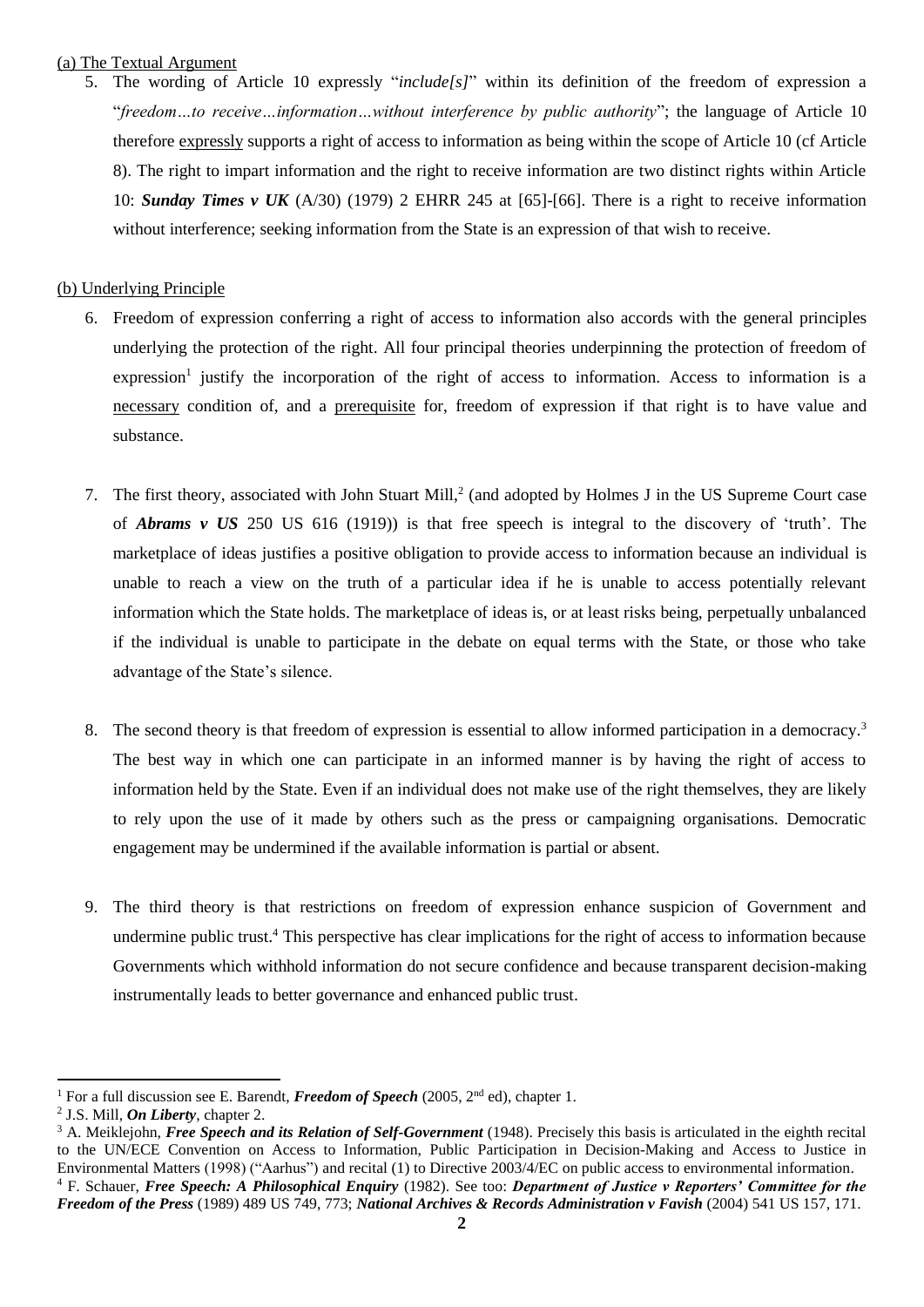10. Finally, freedom of expression is justified by the Court as an aspect of self-fulfilment: *Stoll v Switzerland* (69698/01) (2008) 47 EHRR 59 at [101]; *Satakunnan Markkinapörssi Oy v Finland* (931/13), July 21, 2015 at [56]. Without a right of access to information the individual citizen, for whose protection the Convention is intended, is less likely, or even unable, to receive and impart information and ideas on his own terms, thus hindering his self-fulfilment and development of his personal knowledge.

#### (c) The Case Law of the Court

l

- 11. The Interveners accept that the older Court cases deny that a right of access to information falls within the scope of Article 10. However, that approach has rightly been the subject of considerable evolution, in accordance with the Court's long-standing principle that the Convention is to be treated as a 'living instrument': *Tyrer v UK* (5856/72) (1978) 2 EHHR 1 at [31]. In developing the living instrument principle the Court has in recent years moved away from placing decisive weight upon the absence of a consensus among contracting states and from treating it as a limit on the scope of rights. Instead, the Court looks for common values and an emerging consensus when applying the living instrument principle: see the Grand Chamber decision in *Goodwin v UK* (28957/95) (2002) 35 EHRR 18 at [85]: "*the Court attaches less importance to the lack of evidence of a common European approach to the resolution of the legal and practical problems posed, than to the clear and uncontested evidence of a continuing international trend*"; *Rantsev v Cyprus & Russia* (25965/04) (2010) 51 EHRR 1 at [277], when applying the living instrument principle*,* "*increasingly high standards required in the area of the protection of human rights and fundamental liberties correspondingly and inevitably require greater firmness in assessing breaches of the fundamental values of democratic societies*"; and *Hirst v UK (No 2)* (74025/01) (2006) 42 EHRR 41 at [81]: "*even if no common European approach to the problem can be discerned, this cannot in itself be determinative of the issue*". Thus, the Grand Chamber is not bound to follow its previous judgments, but must interpret the Convention as a living instrument in the light of present conditions: *Mamatkulov v Turkey* (46827/99) (2005) 41 EHRR 25 at [121].
- 12. The Court will recall that it has adopted the living instrument approach to discern new aspects of a Convention right, even where the *travaux préparatoires* indicate that a deliberate decision was taken not to draft the Convention in such a manner, where the new aspect accords with the approach of contracting states, wider international practice and present-day conditions: *Sigurjonsson v Iceland* (16130/90) (1993) 16 EHRR 462 at [35]. The Convention cannot be interpreted solely in accordance with the intentions of their authors as expressed more than forty years ago at a time when a minority of the present Contracting Parties adopted the Convention: see *Loizidou v Turkey (Preliminary Objections)* (15318/89) (1995) 20 EHRR 99 at [71].
- 13. The traditional approach on the issues before the Court has its basis in *Leander v Sweden* (9248/81) (1987) 9 EHRR 433 at [74], which has been subsequently applied in *Gaskin v UK* (10454/93) (1989) 12 EHRR 36 at [52], *Guerra v Italy* (14967/89) (1998) 26 EHRR 357 (although 8 judges accepted there was a positive right of access to information)<sup>5</sup> and *Roche v UK* (32555/96) (2005) 42 EHRR 30. The Interveners note that in those

<sup>5</sup> Concurring Opinion of Mrs Palm, joined by Mr R. Bernhardt, Mr Russo, Mr Macdonald, Mr Makarczyk and Mr Van Dijk "*put strong emphasis on the factual situation at hand not excluding that under different circumstances the State may have a positive obligation to make available information to the public and to disseminate such information which by its nature could not*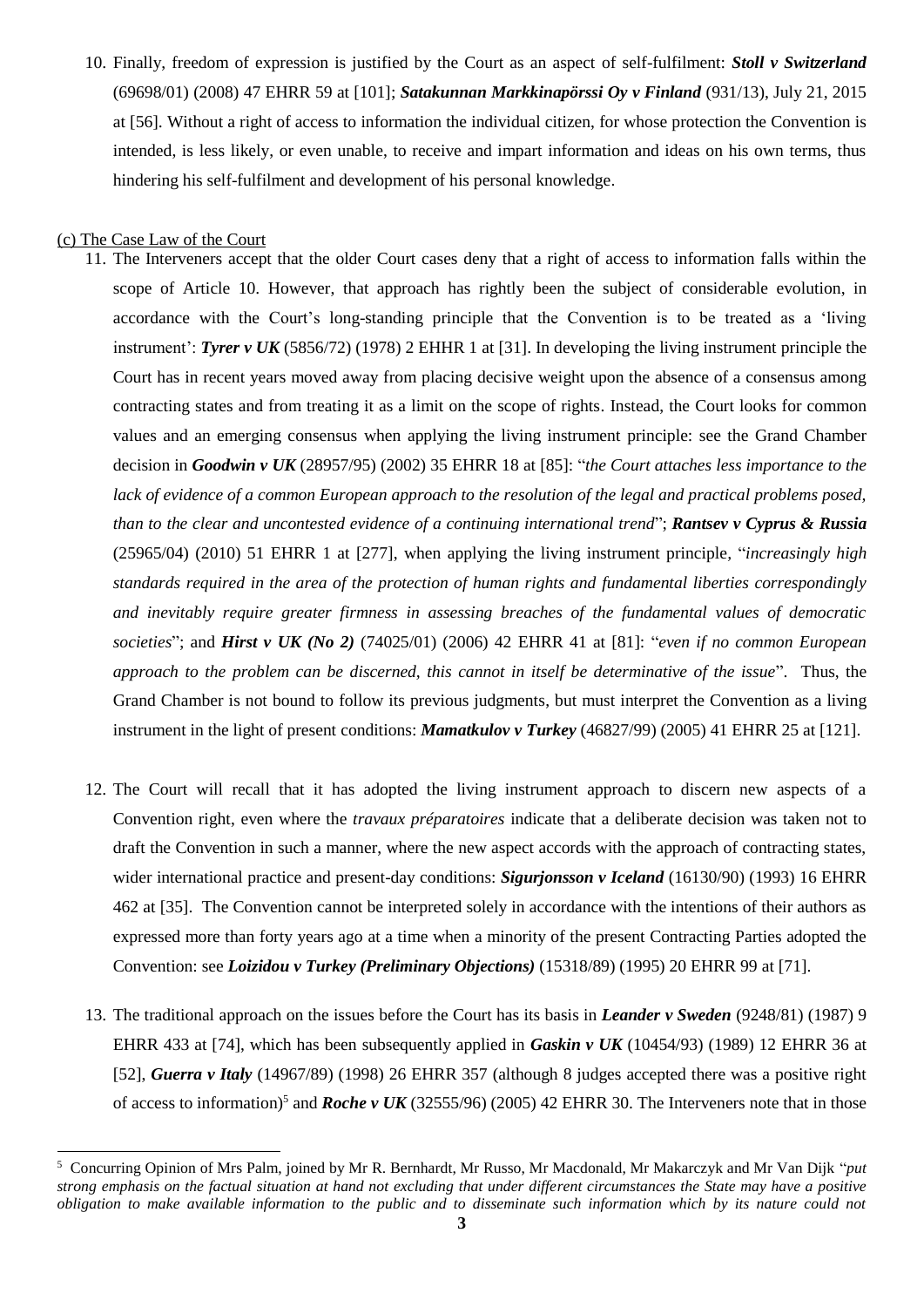cases, the Court derived the same information access right through Article 8, which has no textual basis for such a right, instead of Article 10, which does.

14. However, the recent decisions of the Court have all rejected the *Leander* approach: see *Tarsasag a Szabadsagjogokert v Hungary* (37374/05) (2011) 53 EHRR 3; *Kenedi v Hungary* (31475/05) (2009) 27 BHRC 335; the Grand Chamber in *Gillberg v Sweden* (41723/06) (2013) 34 BHRC 247; *Youth Initiative for Human Rights v Serbia* (48135/06*)* (2013) 36 BHRC 687*; Österreichische Vereinigung zur Erhaltung, Stärkung und Schaffung v Austria* (39534/07) November 28, 2013; *Roşiianu v Romania* (27329/06) June 24, 2014; *Guseva v Bulgaria* (6987/07) February 17, 2015.

#### *Conclusions from the Case Law*

l

15. The following propositions can be drawn from the recent case law of the Court:

- (1) The Court now expressly recognises a right of access to requested information within the scope of Article 10: *Tarsasag* at [26]-[28], [36]; *Youth Initiative*, at [24]; *Österreichische* at [33], [41]; *Roşiianu* at [62]-[65].
- (2) This right of access to information under Article 10 contributes to the free exchange of opinions and ideas and to the efficient and correct administration of public affairs: *Gillberg* at [95]; *Guseva* at [41], [55].
- (3) The gathering of information is an essential part of the journalistic function, and there is an obligation on the part of the State not to impede the flow of information over which it holds a monopoly, lest a form of indirect censorship occur: *Tarsasag* at [27]; *Shapovalov v Ukraine* (45835/05), July 31, 2012 at [68]; *Dammann v Switzerland* (77551/01), April 25, 2006 at [52]; and *Guseva* at [37].
- (4) It is in the general public interest that the requested information held by a public body be made accessible: *Matky v Czech Republic* (19101/03), July 10, 200; *Tarsasag* at [38]; *Youth Initiative* at [24]; *Österreichische* at [36]; *Guseva* at [55].
- (5) The journalistic function of acting as a social or public watchdog, i.e. generating or adding to public debate over a matter of public interest, is not restricted to professional journalists, but encompasses NGOs, researchers and individual activists: *Tarsasag* at [27]; *Kenedi* at [43]; *Gillberg* at [87], [93]; *Youth Initiative* at [20]; *Österreichische* at [34-36]; *Guseva* at [38]-[39], [41], [54].
- (6) The right of access to information is not restricted to cases in which the applicant has a domestic court judgment in its favour but has been unable to enforce it: *Gillberg*, *Österreichische*. 6

*otherwise come to the knowledge of the public*"; Judge Jambrek: "*the wording of Article 10, and the natural meaning of the words used, does not allow the inference to be drawn that a State has positive obligations to provide information, save when a person of his/her own will demands/requests information which is at the disposal of the Government at the mater*i*al time*"; Judge Thór Vilhjámssonn supported the Commission's view that Article 10 imposed a positive obligation to "*collect, process and disseminate information which could not otherwise have come to the knowledge of the public*".

<sup>6</sup> See also: the concession of an interference in the present case by the Government of Hungary.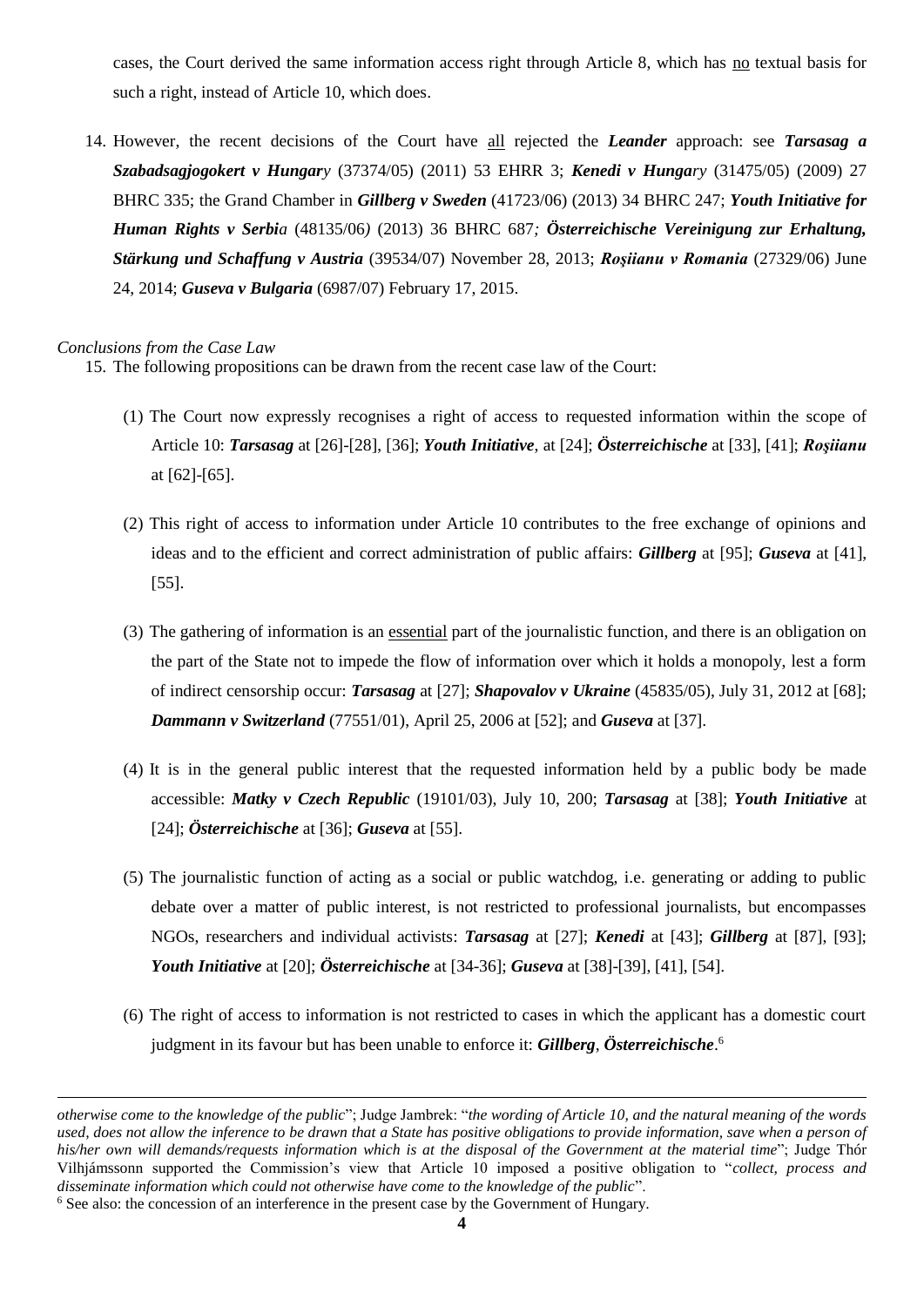- 16. Accordingly, Article 10 protects a right of access to information, within the concept of the freedom to receive information, where the information is held by the State under an information monopoly (i.e. it is not otherwise accessible) and it is in the public interest that the information sought be disclosed, subject to Article 10(2).
- 17. Any individual requesting information, with a view to placing the information in the public domain which is in the public interest is acting as a public watchdog: see also the Concurring Opinion in *Youth Initiative* and the judgment in *Guseva* at [38] and [41]. There was no particular magic or term of art to the research being carried out in *Kenedi* by a historian, or in *Gillberg* by a sociologist and a paediatrician. The scope of the Convention right should not be restricted to a particular category of persons: *Braun v Poland* (30162/10), November 4, 2014 at [47], "*the Convention offers a protection to all participants in debates on matters of legitimate public concern*". The nature of the performance by a particular requestor of a public watchdog role is better suited to consideration at the justification stage.
- 18. The Interveners submit that any concerns that the evolved interpretation of Article 10 may be of uncertain scope is answered by reference to the existence across the Council of Europe of domestic legislative structures that already provide a general right of access to information, subject to limited exceptions, and which can thereby inform the scope of the right to be drawn out of the *Tarsasag* line of authority. The Court in *Guseva* reasoned in precisely this manner at [41].<sup>7</sup> Where the domestic State has occupied the field and has provided a right of access, the implementation and scope of that right and the regulation of the exercise of that right must be done in a manner which is compatible with the Article 10 right of access to information which the State has, by enacting domestic legislation, accepted.
- 19. Importantly, the case law of the Court shows that a blanket prohibition on giving consideration to a Convention right can rarely be capable of being a proportionate interference, see: *Hirst* at [76]-[84], *Mizzi v Malta* (26111/02) (2008) 46 EHRR 27 at [112]; and *S & Marper v UK* (30562/04) (2008) 48 EHRR 1169 at [125].

#### (d) Comparative material

l

20. In addressing whether it is open to this Court to interpret Article 10 as incorporating a right of access to information, the Court should take into account the interpretative approach of national and supra-national judicial bodies. The correct approach is set out in *Demir v Turkey* (34503/97) (2009) 48 EHRR 54 at [65]- [86] where the Grand Chamber stated that it should take into account evolving norms of national and international law in its interpretation of Convention provisions. Both support the Interveners' submissions.

<sup>&</sup>lt;sup>7</sup> Such an approach is analogous to that taken by the European Court under Article 1 of Protocol 1, whereby there is no provision of a right to acquire possessions or to receive a social security benefit or pension payment of any kind or amount unless provided for by national law, but where national law provides the right it can only be interfered with consistently with Article 1: see e.g. *Carson v United Kingdom* (42184/05) (2010) 51 EHRR 13 at [53]. It is also analogous with the Court's approach that Article 6(1) does not provide for a right of appeal, but where one is given, it must be conducted in a manner compliant with Article 6 safeguards: *Delcourt v Belgium* (A/11) (1970) 1 EHRR 355 at [25].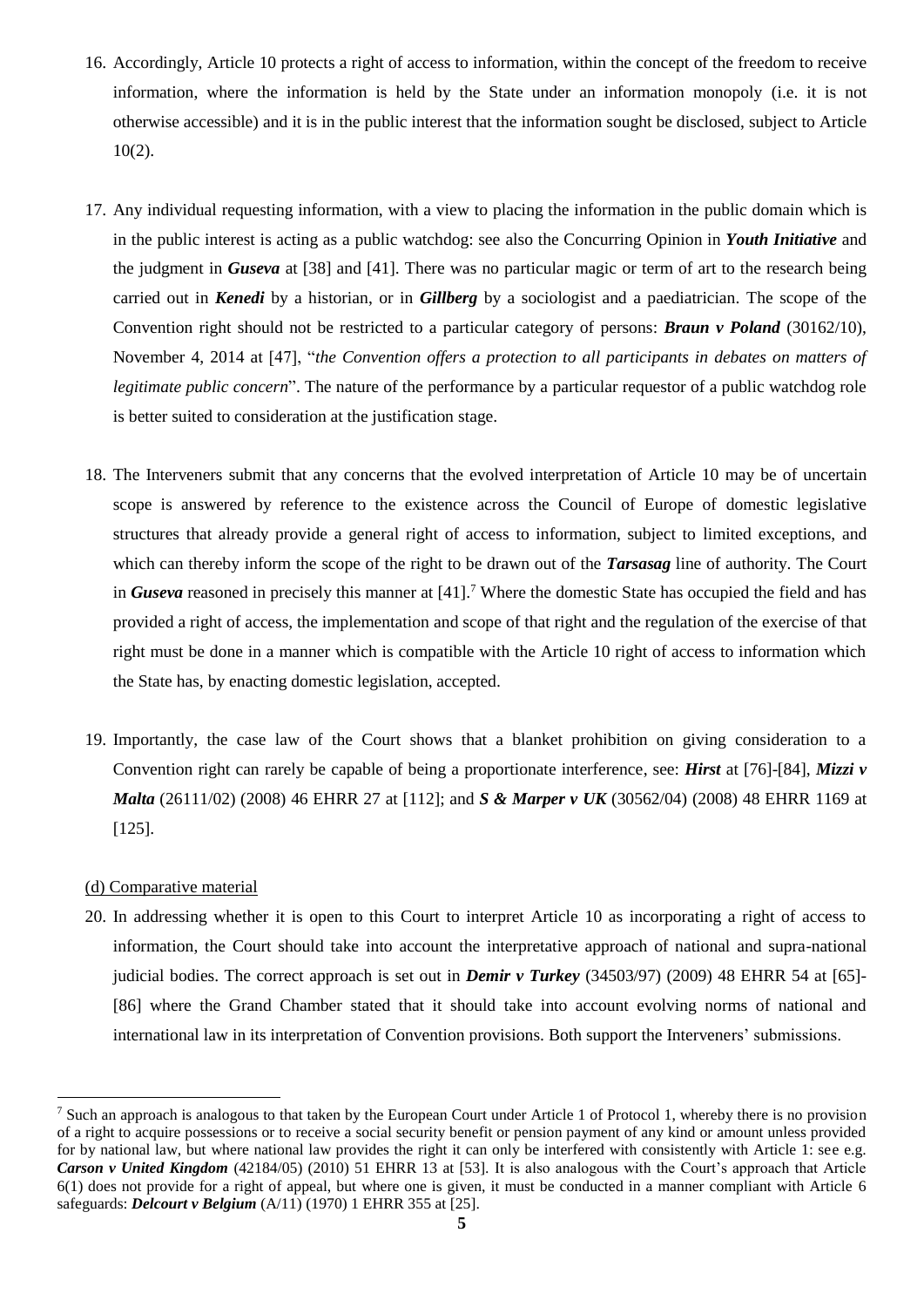- 21. The Interveners refer the Court to the provisions of and decisions under Article 19(2) of the International Covenant on Civil and Political Rights 1966 and Article 13 of the American Convention on Human Rights 1969 (including the seminal case of *Reyes v Chile* (2006) IACHR, September 19, 2006, applied in *Lund v Brazil* (2010) IACHR, November 24, 2010). That jurisprudence, including the acceptance of freedom of information as part of Article 19 by the UN Special Rapporteur on Freedom of Expression in 1999,<sup>8</sup> forms an important international development in recognising the essential need for a right of access to information as an element of freedom of expression. Moreover, under Article 19(2), the Human Rights Committee has applied the principles of *General Comment 34* that the right to freedom of expression includes the protection of the right of access to State-held information, particularly for media organisations or those performing a social watchdog role, in *Gauthier v Canada*, No.633/95 at paragraph 13.4, *Toktakunov v Kyrgyzstan*, No.1470/2006 at paragraph 7.4 and *Castañeda v Mexico*, No. 2202/2012 at paragraphs 7.2-7.7. This Court's recent case law has been contemporaneous and in line with this wider international acceptance of access to information as part and parcel of the right to access to expression. The same development can be seen in the Declaration of Principles on Freedom of Expression in Africa 2002, within which Principle IV provides for a right to freedom of information.<sup>9</sup>
- 22. Furthermore, a number of individual Council of Europe States have discerned a right of access to information from a constitutional right to freedom of expression or general constitutional principles:
	- (a) The Dutch Administrative Jurisdiction Division of the Council of State has determined that an information request under Dutch freedom of information legislation was refused as exempt, but the Court went on to find that the restriction was an interference with the requestor's Article 10 rights. It concluded that the interference was proportionate in the circumstances of the case, because the right of access to information under Article 10 was not absolute: *Stichting Ontmoetingsruimte De Linkse Kerk v Burgemeester en Wethouders van Leiden*, 19 January 2011, Afdeling Bestuursrechtspraak Raad van State.
	- (b) The German Constitutional and Federal Courts have repeatedly held that unimpeded access to information is required to enable the press to exercise its rightful function in a democracy under article 5(1) of the Basic Law (right to freedom of expression, arts and sciences), and that official disclosure requirements are required to enable or ease press functions: **BVerfG 1 BvR 23/14**, decision of 8 September 2014; **BVerwG 6 A 5.13**, judgment of 27 November 2013; **BVerwG 6 A 2.12**, judgment of 20 February 2013.
	- (c) The Italian Supreme Administrative Court held, in *Case No.570/1996*, 6 May 1996 (Sixth Section), that a newspaper was entitled to have access to and publish administrative documents "*because the right of access is instrumental*" to the right of freedom of expression provided for in the Italian Constitution.

l

<sup>8</sup> UN Special Rapporteur on Freedom of Expression and Opinion, Annual Report, 1995, UN Doc. E/CN.4/1995/32; Annual Report 1999, UN Doc. E/CN.4/1999/64, para. 12; Annual Report, 2013, UN Doc. A/68/362. See too: the Joint Declaration by the UN Special Rapporteur on Freedom of Expression and Opinion, the OSCE Representative on Freedom of the Media and the OAS Special Rapporteur on Freedom of Expression, December 2004.

<sup>9</sup> And see the fourth recital: "*Convinced that respect for freedom of expression, as well as the right of access to information held by public bodies and companies, will lead to greater public transparency and accountability, as well as to good governance and the strengthening of democracy*". See also: *Good v Botswana*, Communication 313/05 (2010).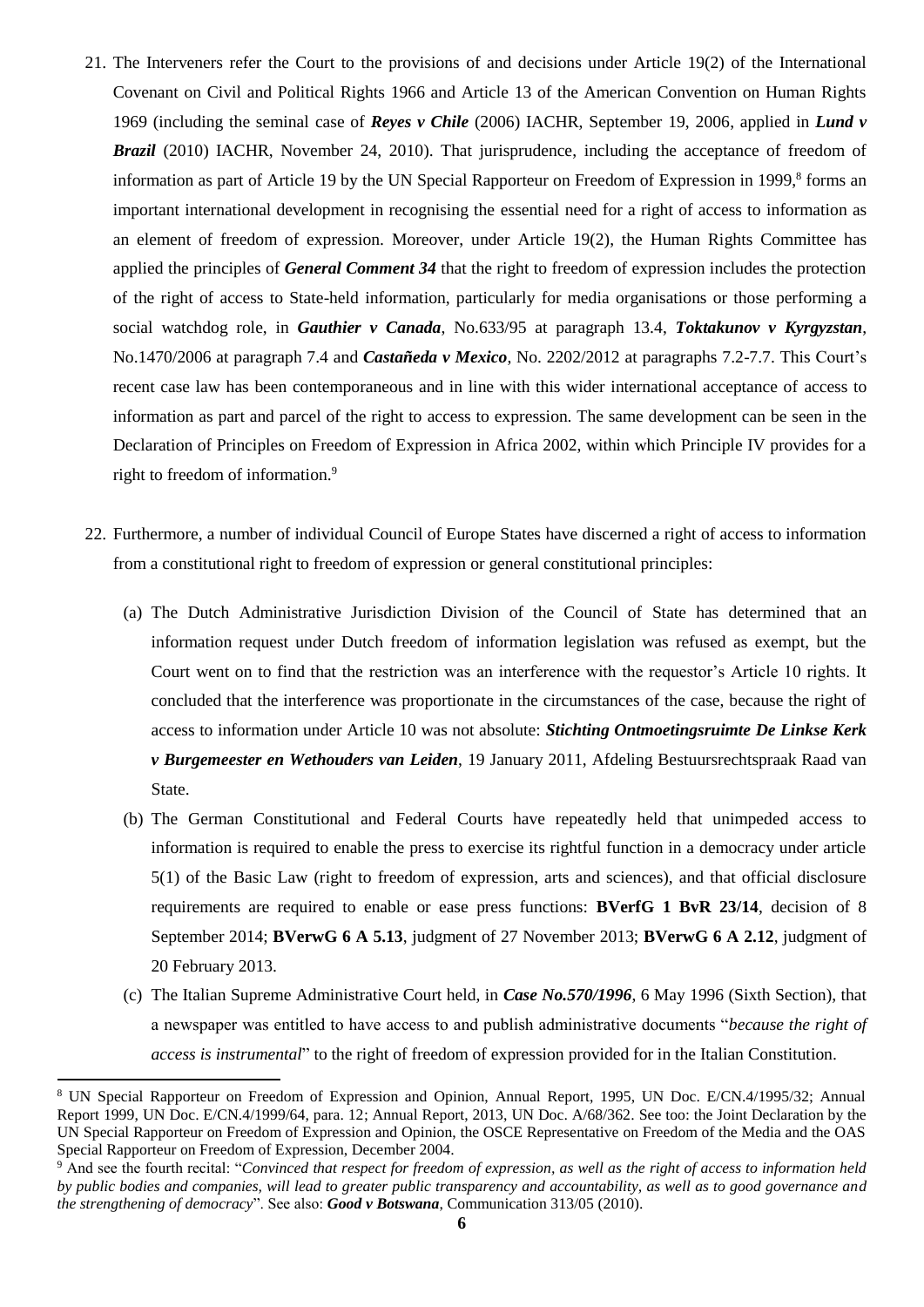- (d) The Icelandic Supreme Court ruled in *The Organisation of Disabled in Iceland v The Icelandic State* (Hrd 397/2001) that a request for information concerning the formation of a panel of State-appointed experts, made under a domestic information access regime, must be interpreted in the light of Article 10 and restricted only in accordance with the principles in Article 10(2).
- (e) The Constitutional Court of Georgia has derived a right of access to information from the right of freedom of expression. In *Georgian Young Lawyers' Association v Parliament of Georgia* (No.2/2/359), 6 June 2006, the Georgian Constitutional Court specifically held that Article 10 "*creates an obligation of a State to make accessible information of social interest within reasonable limitations*", and that a commercial sensitive customs register was proportionately withheld (p.313).
- (f) Similarly, in *Case No. 1010 of 6 March 2012* the Armenian Constitutional Court held that "*access to public information is the core condition for democracy and accountable and transparent government*", and was an essential element of constitutional free expression rights.
- (g) The French Conseil d'Etat described the right of access to administrative documents as a fundamental guarantee granted to the citizen in the exercise of their liberties: *M. Ullmann*, CE, 29 April 2002 (No.228830).
- (h) The Belgian Raad van State has similarly reiterated that the right of access to official documents under article 32 of the Belgian Constitution imposes a positive obligation on public authorities which must be met: *CVBA Belgische Verbruikersunie Test-Aankoop v Federaal Agenstschap voor de Veiligheid van de Voedselketen*, A.206.941/VII-38-690, 15 May 2014.
- 23. The general right to freedom of expression has been interpreted to give rise to a right to official information in India,<sup>10</sup> Pakistan,<sup>11</sup> Sri Lanka,<sup>12</sup> Israel,<sup>13</sup> Japan<sup>14</sup> and in Canada.<sup>15</sup>
- 24. Moreover, the Interveners' research has established that 109 countries around the world make general legal provision for access to official information. Within the Council of Europe, the only Contracting States not to possess such laws are Andorra, Cyprus, Luxembourg and San Marino. 47 European States have ratified the Aarhus Convention (1998, see fn3 above); the only Council of Europe States not to have done so are Andorra, Liechtenstein, Monaco, San Marino, Russia and Turkey. There is now a clear acceptance within the Council

 $\overline{a}$ 

<sup>10</sup> *State of Uttar Pradesh v Raj Narain* [1975] AIR (SC) 865 at [74] *per* Ray CJ; *Gupta v President of India* [1982] AIR (SC) 149; *Dinesh Trivedi v Union of India* (1997) 4 SCC 306; *Union of India v Association for Democratic Reforms* [2002] AIR (SC) 2112; *Koolwal v State of Rajasthan* [1988] AIR (Raj) 2.

<sup>11</sup> A similar view to that in India was taken in the concurring judgment of Muhammed Afzal Lone J in *Sharif v Pakistan* [1993] PLD (SC) 473, 746 in the Supreme Court, interpreting the Constitution of Pakistan.

<sup>&</sup>lt;sup>12</sup> The protection for freedom of expression provided in the constitution of Sri Lanka has been held, in order to ensure the right is effective, to include the right of a person to receive certain information from public authorities on matters of public interest: *Environmental Foundation Ltd v Urban Development Authority of Sri Lanka*, Case 47/2004, judgment of 28 November 2005.

<sup>&</sup>lt;sup>13</sup> The High Court of Israel applied common law constitutional principles in HC 1601-1604/90 **Shalit v Peres** 44(3) PD 353 to hold that a right of access to information was a part of the right to freedom of expression and fundamental in order that the public can exercise its democratic rights.

<sup>14</sup> *Kaneko v Japan*, Supreme Court, 1969.11.26 Keishu 23-11-l490.

<sup>&</sup>lt;sup>15</sup> The Canadian Supreme Court has held that, although the right to freedom of expression provided in the Charter does not contain a general right of access to information, the right does arise where it is shown that, without access, meaningful public discussion and criticism on matters of public interest would be substantially impeded, and where there are no countervailing considerations inconsistent with disclosure*: Ontario v Criminal Lawyers' Association* 2010 SCC 23; [2010] 1 SCR 815 at [30]- [40] per McLachlin CJ and Abella J.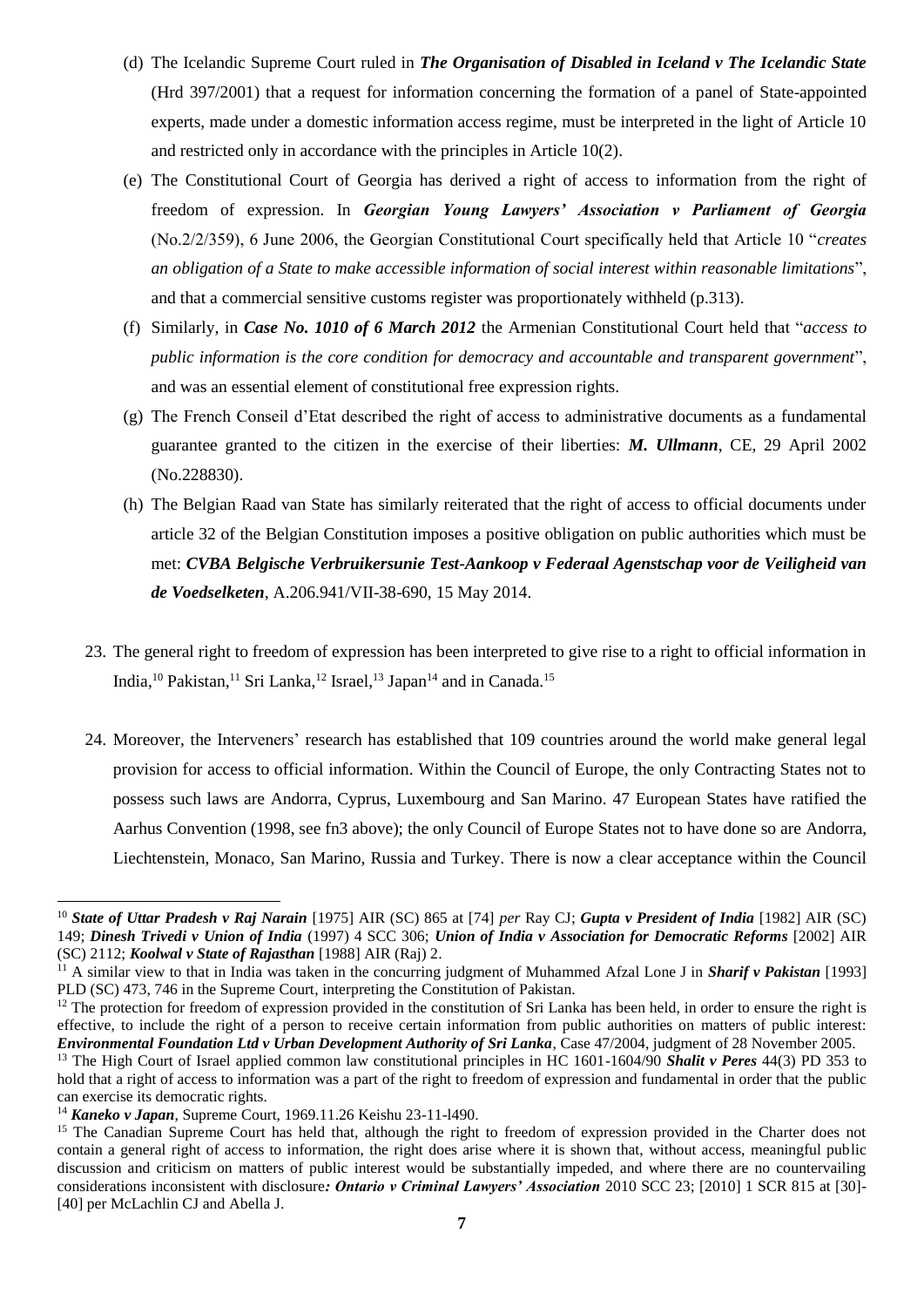of Europe, and globally, of the importance of access to official information, representing a much more consistent position than in 1987 when only six Contracting States (and 12 globally) had national laws on access to information.

25. Attention is also drawn to the Council of Europe Convention on Access to Official Documents (Convention 205, 18 July 2009), which Hungary has ratified. Article 2.1 creates a right of access to official documents<sup>16</sup> and under article 3.1 all limitations must be set down precisely in law, be necessary in a democratic society and be proportionate to the aim of protecting various specific objectives. It is noteworthy that the Venice Commission has treated the failure to comply with the Convention as highly relevant when assessing compliance with European standards, see: *Opinion on Act CXII of 2011 on Informational Self-Determination and Freedom of Expression of Hungary* (CL-AD (2012) 023) at [59]-[71].

#### *Conclusion on the applicability of Article 10 in the circumstances of the case*

26. In the light of the Court's consistent recent case law, the international legal material, the practice of both Contracting States and non-European States to the grant of information access rights, and the principles underlying Article 10 the Court should now expressly recognise the evolution of the meaning of Article 10. The non-disclosure of official information, disclosure of which is in the public interest amounts to an interference with the applicants' freedom of expression. An evolution in the Court's case law is consistent with principle and has numerous antecedents (see, for example, in *Goodwin v UK*, above).

## **(2) Whether denial of access to information is a failure to fulfil a positive obligation or an unjustifiable interference**

27. The Interveners understand that the Government of Hungary has conceded an interference with Article 10(1), despite a domestic court judgment in its favour, as it has done in a number of previous cases, where in those cases the Hungarian State has failed to give effect to a domestic court order to provide access. 17

#### Unjustifiable interference

28. The Interveners' primary submission is that the Government's concession is rightly made because the denial of access to information is an unjustifiable interference. As indicated above, the language of Article 10 expressly protects "*freedom…to receive…information…without interference by public authority*"; and access to official information is inherent to and is a necessary corollary of making freedom of expression effective. Accordingly, the failure to provide official information is an interference under Article 10 in accordance with the living instrument principle.

#### A positive obligation

l

29. The Interveners do not consider that an emphasis on whether a right should be analysed as a negative interference or a positive obligation is especially helpful. The ultimate question is "*the fair balance to be struck between the competing interests*": *Dickson v United Kingdom* (44362/04) (2007) 46 EHRR 927 at [70]

<sup>16</sup> Defined as "*all information recorded in any form, drawn up or received and held by public authorities*": see article 1.2(b).

<sup>17</sup> The issue of interference was rightly conceded in *Matky*, *Tarsasag* and *Kenedi*.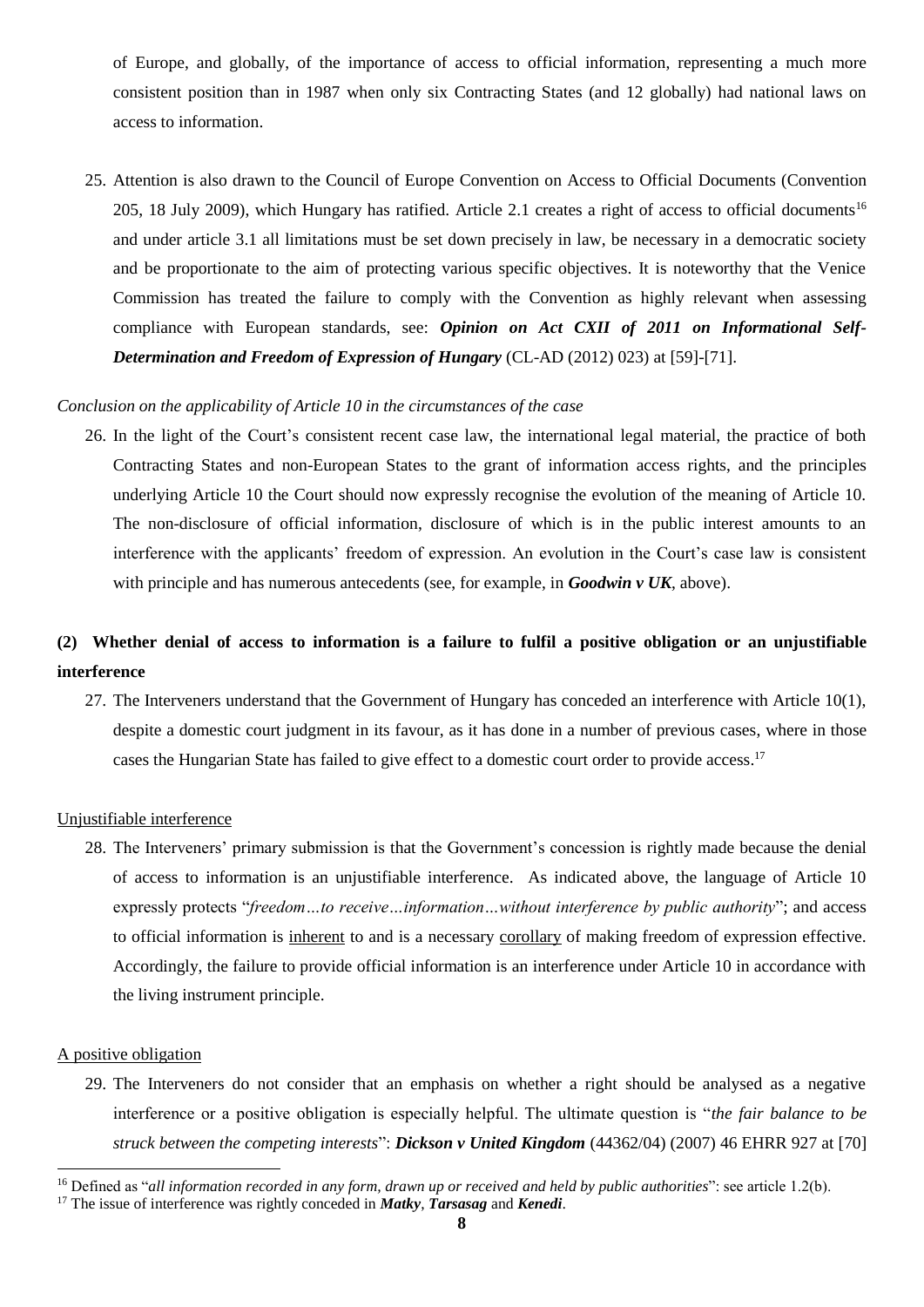and *Stjerna v Finland* (18131/91) (1997) 24 EHRR 195 at [38]. However, in the alternative, the denial of access is a failure to fulfil a positive obligation. In general, the Court has been ready to imply a positive obligation to impose and enforce a legislative framework so as to give effect to a Convention right.<sup>18</sup> Relevant factors for imposing a positive obligation in this situation include the nature and importance of the right at stake, its public interest nature, its capacity to contribute to public debates, the nature of the restriction and the weight of any countervailing factors.<sup>19</sup> Those factors are quintessentially engaged in the context of a request to receive access to official information of public interest.

30. It cannot be objected that a positive obligation would be unduly onerous in these circumstances. First, the nature of the right is informed by the domestic legislative structures providing a right of access (paragraph 18 above). Secondly, the obligation would be more closely tied to the language and purpose of Article 10 than many other positive obligations imposed by the Court under Article 10.<sup>20</sup> Thirdly, the Court has been prepared to impose a positive obligation to provide official information under Articles 2, 6 and 8.<sup>21</sup> The Court will recall that in *Centro Europa 7 Srl v Italy* (38433/09), June 7, 2012 it imposed a positive obligation to "*put in place an appropriate legislative and administrative framework to guarantee effective pluralism*": at [136].

#### **(3) If a positive obligation is the appropriate analysis, was a fair balance struck?**

- 31. It is not appropriate for the Interveners to comment upon the domestic law and practice of Hungary, nor to provide a specific conclusion on the striking of a fair balance on the facts of the case. Some points of general principle are made below in order to assist the Court. In relation to the margin of appreciation, the Interveners accept that where a positive obligation is imposed the margin is more likely to be wide, but that there must be European supervision; Article 10 is a right of fundamental importance in democratic States and that there is a wide European consensus on this issue: *Mosley v UK* (48009/08) (2011) 53 EHRR 30 at [106]-[111].
- 32. In relation to the role of the applicants as public watchdogs, the Interveners have explained above (paragraph 17) that the scope of the right (or obligation) cannot be determined by the nature or identity of the applicant. Convention rights are provided to all. However, where a domestic court has evidence as to the intended use of the information, that may be relevant to the balancing exercise under Article 10(2). Article 10's basis in enabling public debate and informed participation in a democracy justifies a greater weight being given to the importance of disclosure where the applicant is acting as a (loosely defined) public watchdog who will contribute to that public good. Purely private interests can be accorded less weight.

#### **(4) If an interference is the appropriate analysis, was the interference justified under Article 10(2)**

l

<sup>&</sup>lt;sup>18</sup> See e.g. *X and Y v The Netherlands* (8978/80) (1986) 8 EHRR 235 (the failure to provide criminal sanctions for an assault on a mentally incapacitated girl breaches Article 8); *Wilson v UK* (30668/96) (2002) 35 EHRR 20 (permitting employers to use financial incentives to induce employees to surrender important union rights breaches Article 11).

<sup>19</sup> See e.g. *Appleby v UK* (44306/98) (2003) 37 EHRR 38 at [41]-[49].

<sup>&</sup>lt;sup>20</sup> *Verein gegen Tierfabriken v Switzerland* (24699/94) (2002) 34 EHRR 4 at [45]-[47] (protection of media expression); *Feuntes Bobo v Spain* (39293/98) (2001) 31 EHRR 5 (safeguarding from threats by private persons); *Mustafa v Sweden* (23883/06) (2011) 52 EHRR 24 (permitting installation of satellite dishes to receive foreign language programming). <sup>21</sup> *Öneryildiz v Turkey* (48939/99) (2004) 39 EHRR 12 (Article 2); *McGinley and Egan v UK* (21825/93) (1999) 27 EHRR 1 at

<sup>[85]-[86] (</sup>Article 6); *Gaskin* and *Guerra* (above) (Article 8).